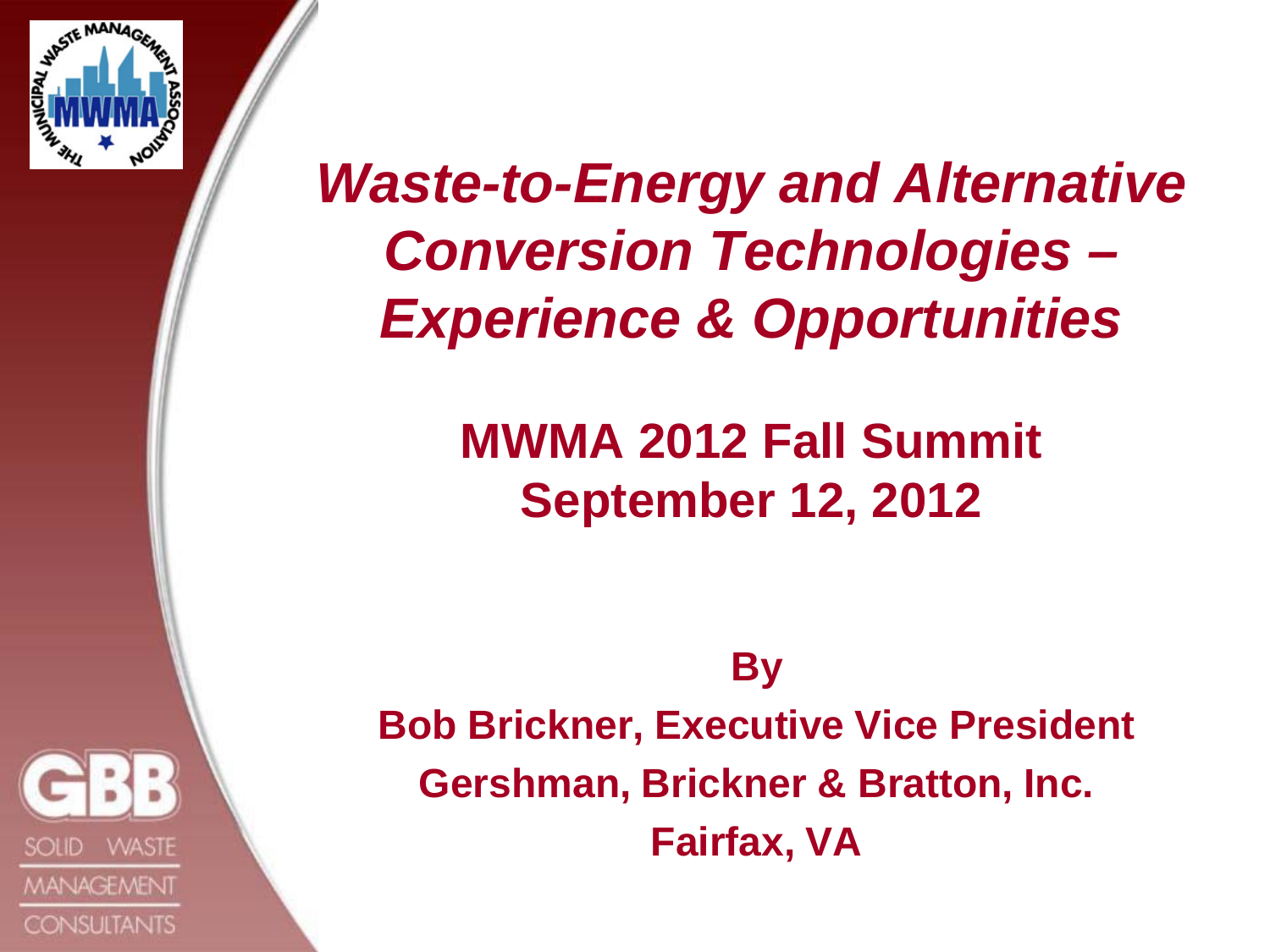

**MANAGEMENT** 

**CONSULTANTS** 

## Intro - GBB Overview





- Headquartered in Fairfax, VA
- Established in 1980 as an objective adviser to governments, institutions, and businesses
- Focus exclusively to solid waste management
- 30+ years implementing innovative solutions for waste and recycling industry
- Owner's representative and feasibility reports for financings
- "Change Agents" to produce better services and facilities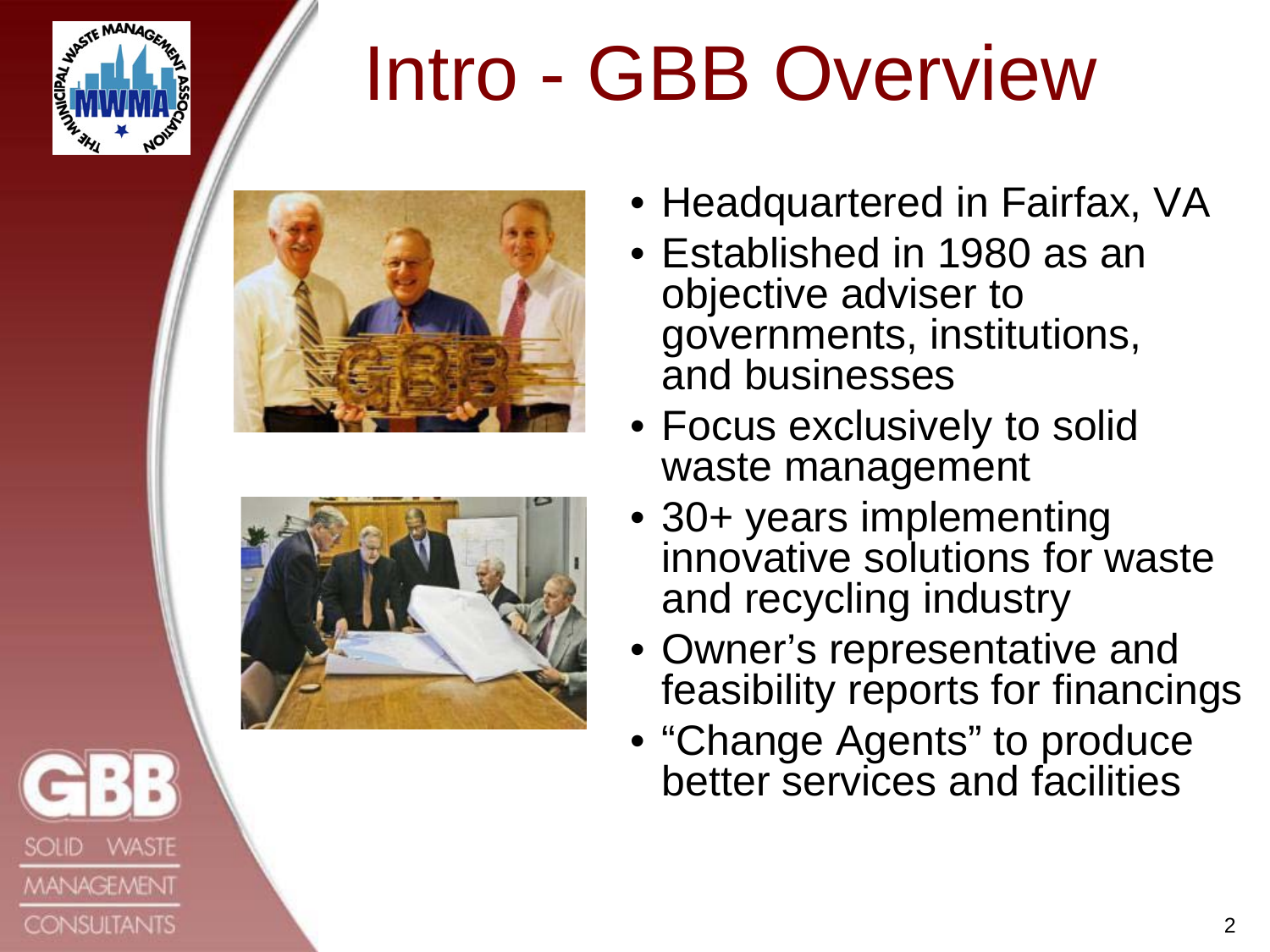

**MANAGEMENT** 

**CONSULTANTS** 

**SOLID** 

## **GBB Waste to Energy and Conversion Technology Services**

- Reviews addressing economic feasibility, technology effectiveness, environmental issues, and procurements, and project development support for retrofits or new facilities:
	- City of Allentown, PA
	- City of Annapolis, MD
	- Marion County, OR
	- County of Maui, HI
	- New Hanover County, NC
	- Orange County, NC
	- City of Plano, TX
	- Prince William County, VA
	- Rhode Island Resource Recovery Corporation
	- Solid Waste Authority of Palm Beach County, FL
	- Due diligence reviews and Independent feasibility consultant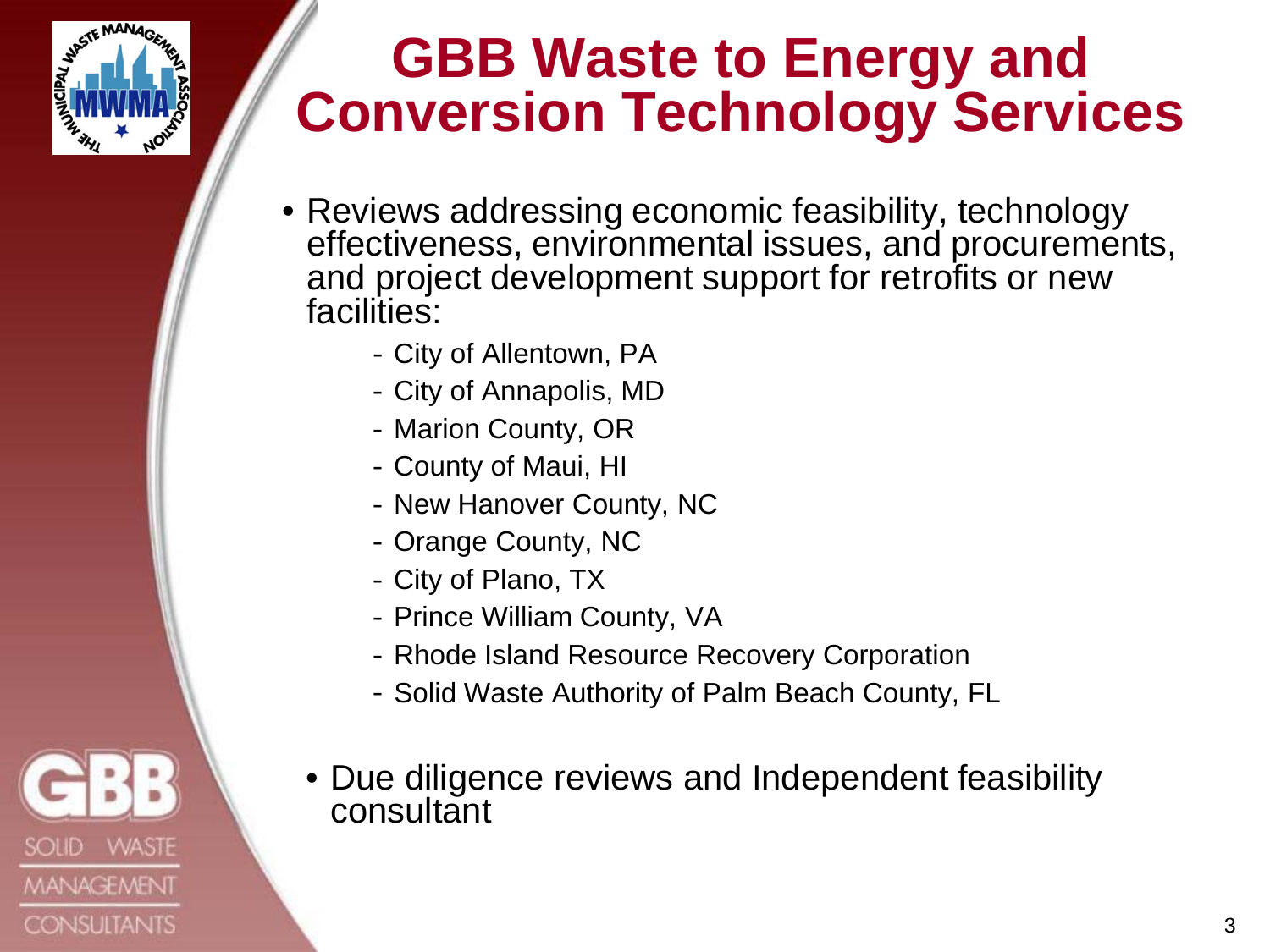

**MANAGEMENT** 

**CONSULTANTS** 

## Renewable Energy Technology Land Use

**Note: Waste-to-Energy uses less land per megawatt than other renewable energy sources**

- WTE facilities require an average of 0.7 acres/MW
- Landfill gas requires 27 acres/MW
- Solar requires 8 acres/MW
- Wind requires 18 acres/MW

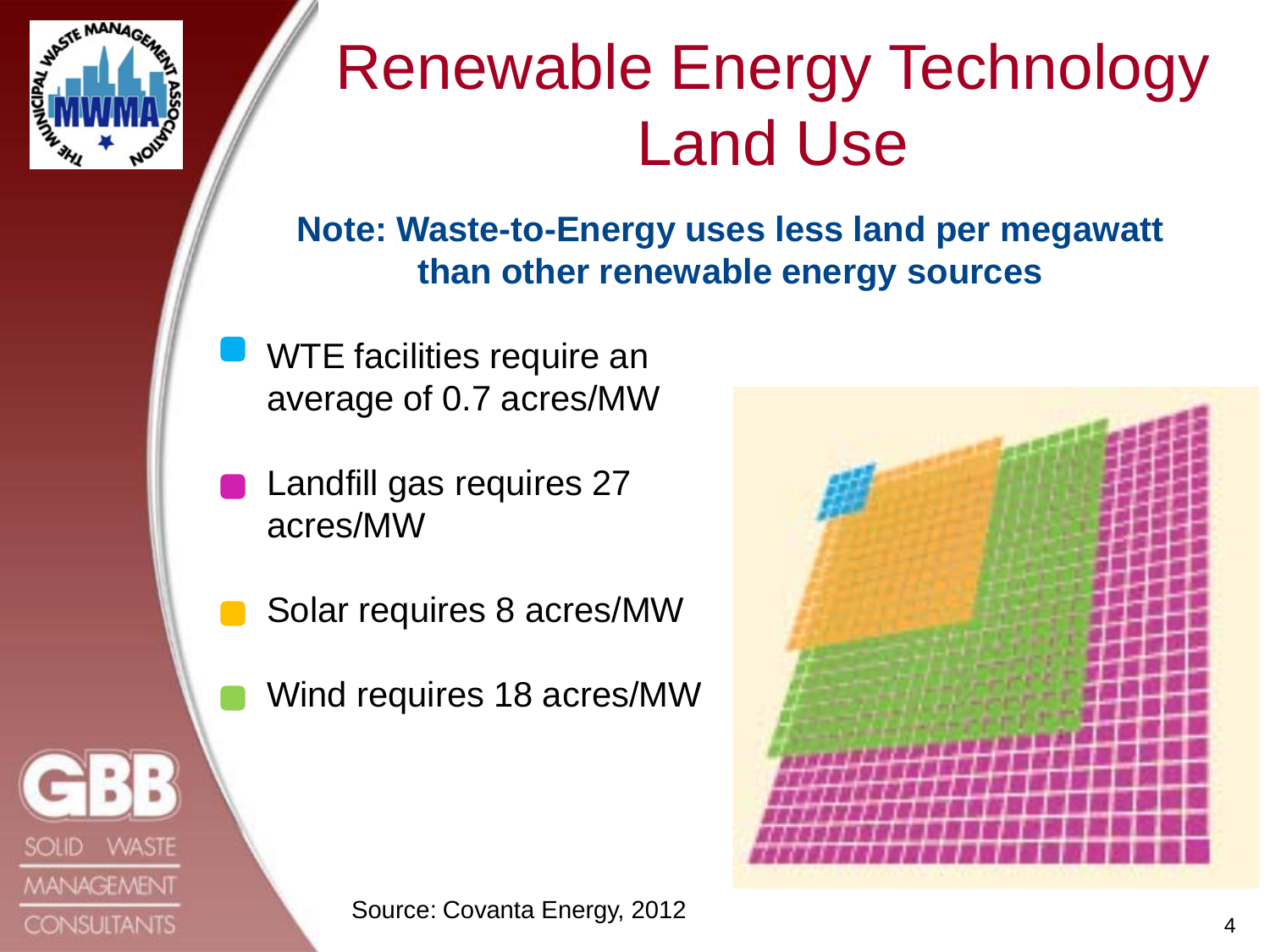

**VVASTE** 

**MANAGEMENT** 

**CONSULTANTS** 

**SOLID** 

## Solid Waste Reduced, But **Not Going Away**

|                                  | 1980                 | 2010                 |
|----------------------------------|----------------------|----------------------|
| <b>Solid Waste</b><br>Generation | 3.66<br>#/Capita/Day | 4.43<br>#/Capita/Day |
| Amount<br><b>Recycled</b>        | < 10%                | 34%                  |
| Disposed of in<br>Landfills      | 89%                  | 54%                  |

Source: USEPA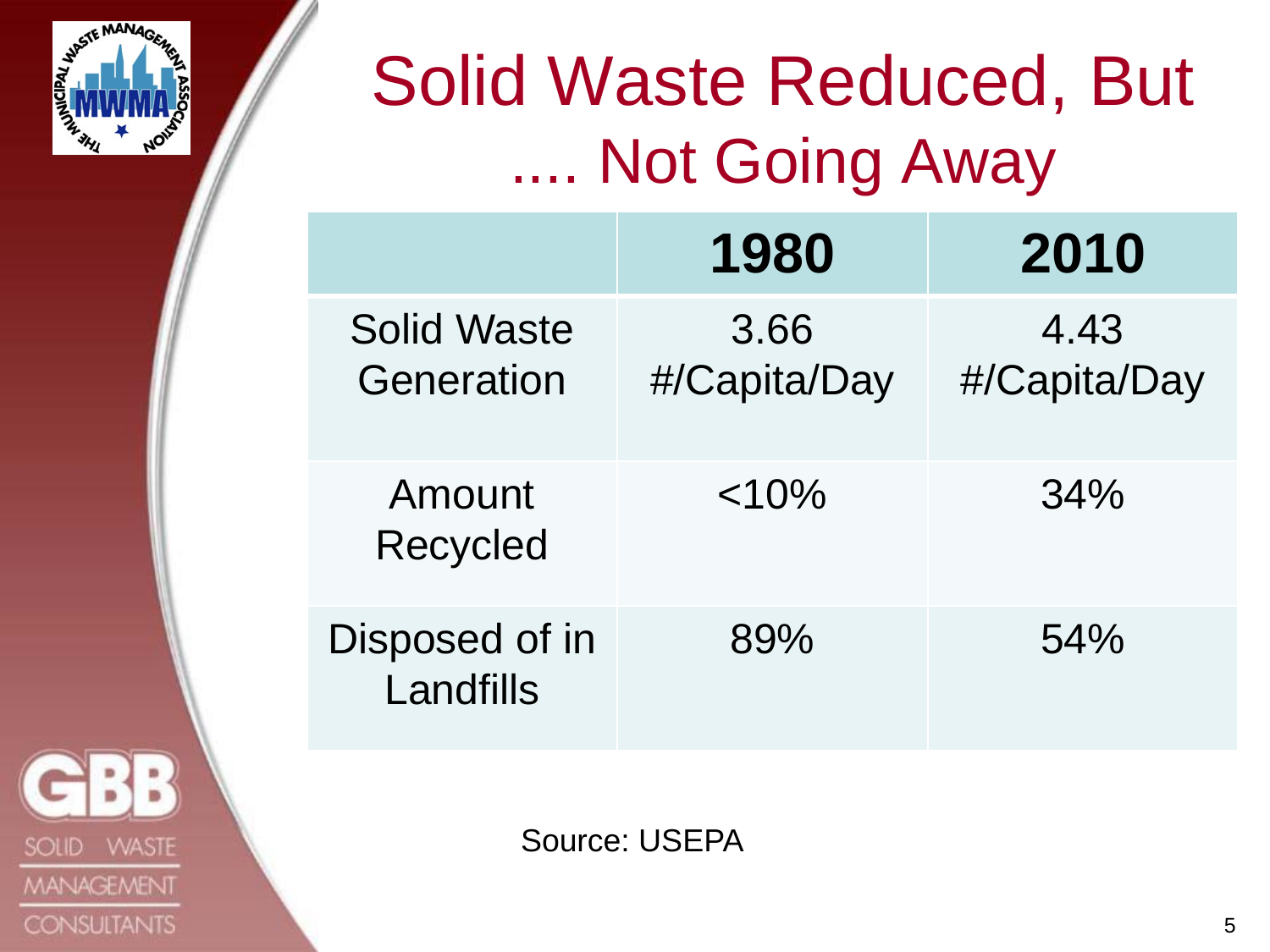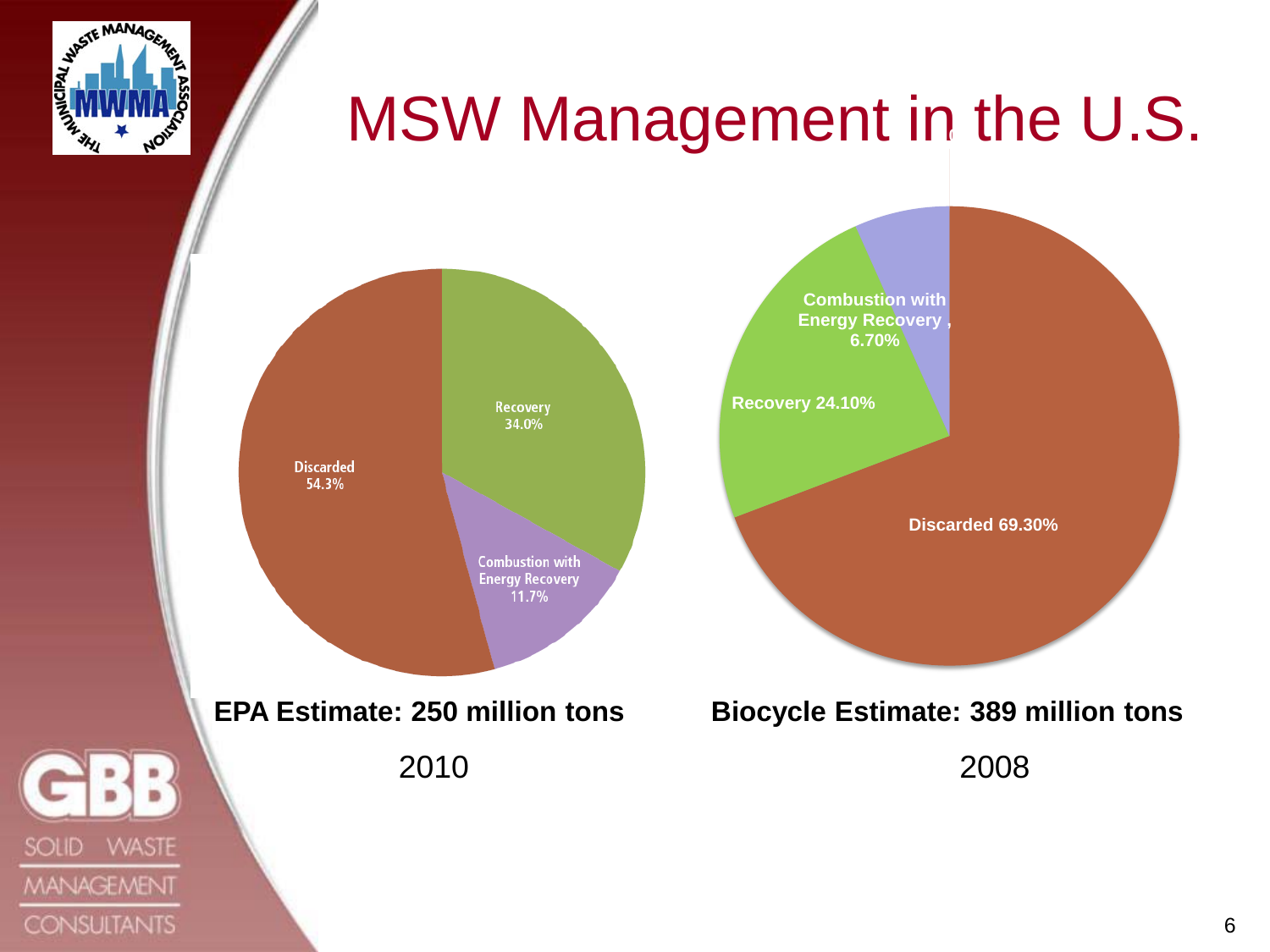## Capacity for Growth



**The total installed US WTE capacity in 2010 was 2.7 GW, combusting 11.7% of the nation's MSW**

If half of landfilled waste went to WTE  $\rightarrow$  over 9 GW **(In 2011, 24.7 GW of announced coal power plant retirements)** 

**WASTE** 

**MANAGEMENT** 

**CONSULTANTS** 

SOLID

Source: USEPA, 2010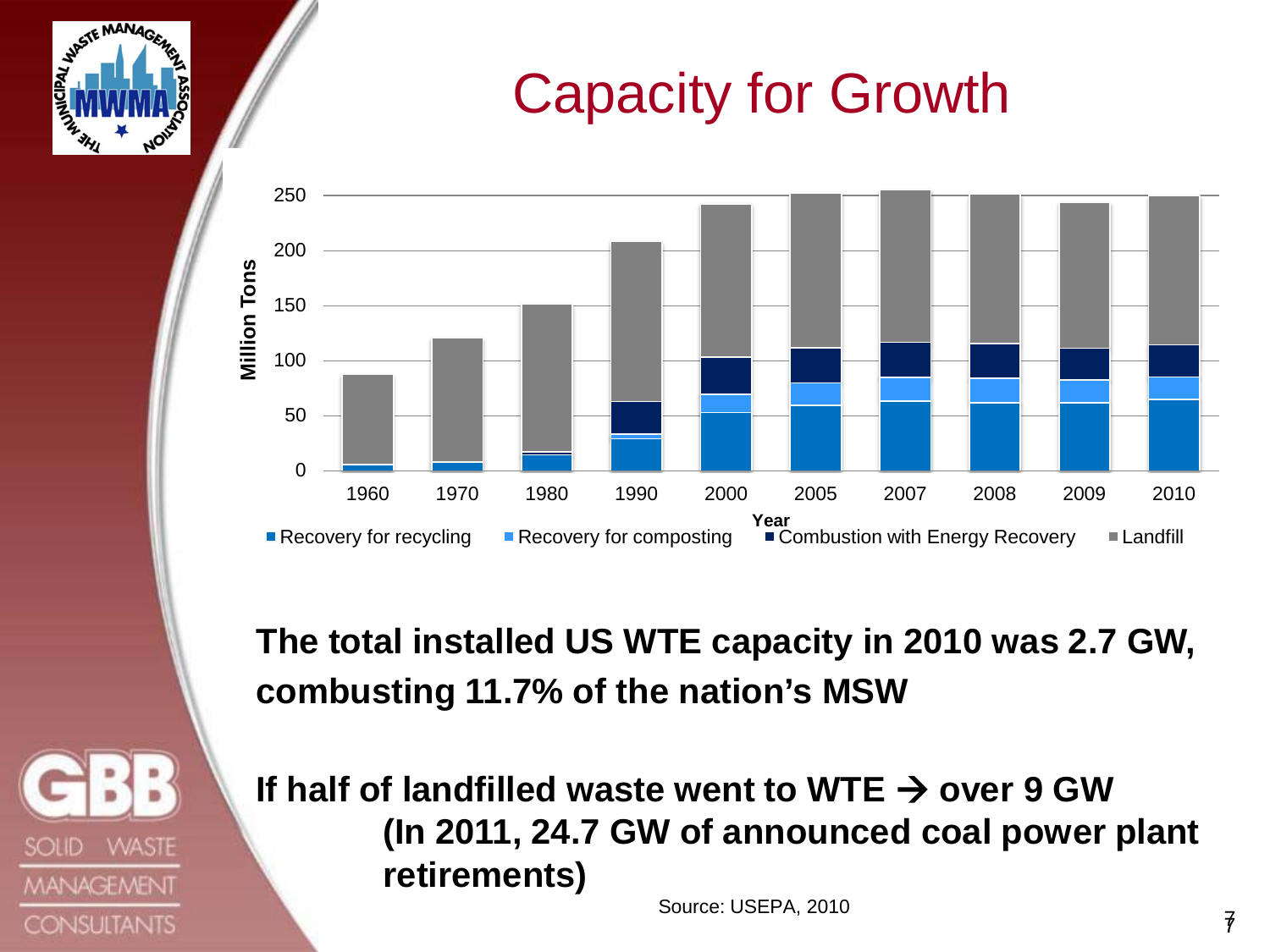

MANAGEMENI

**CONSULTANTS** 

## Factors Contributing to Increased Interest in WTE and CT's

- Federal renewable energy policy and funding
- Local governments desire to be greener and to divert more from landfills
- Local jobs (new construction & operations)
- Increase in disposal fees and transportation costs

..however, there is no disposal crisis in USA!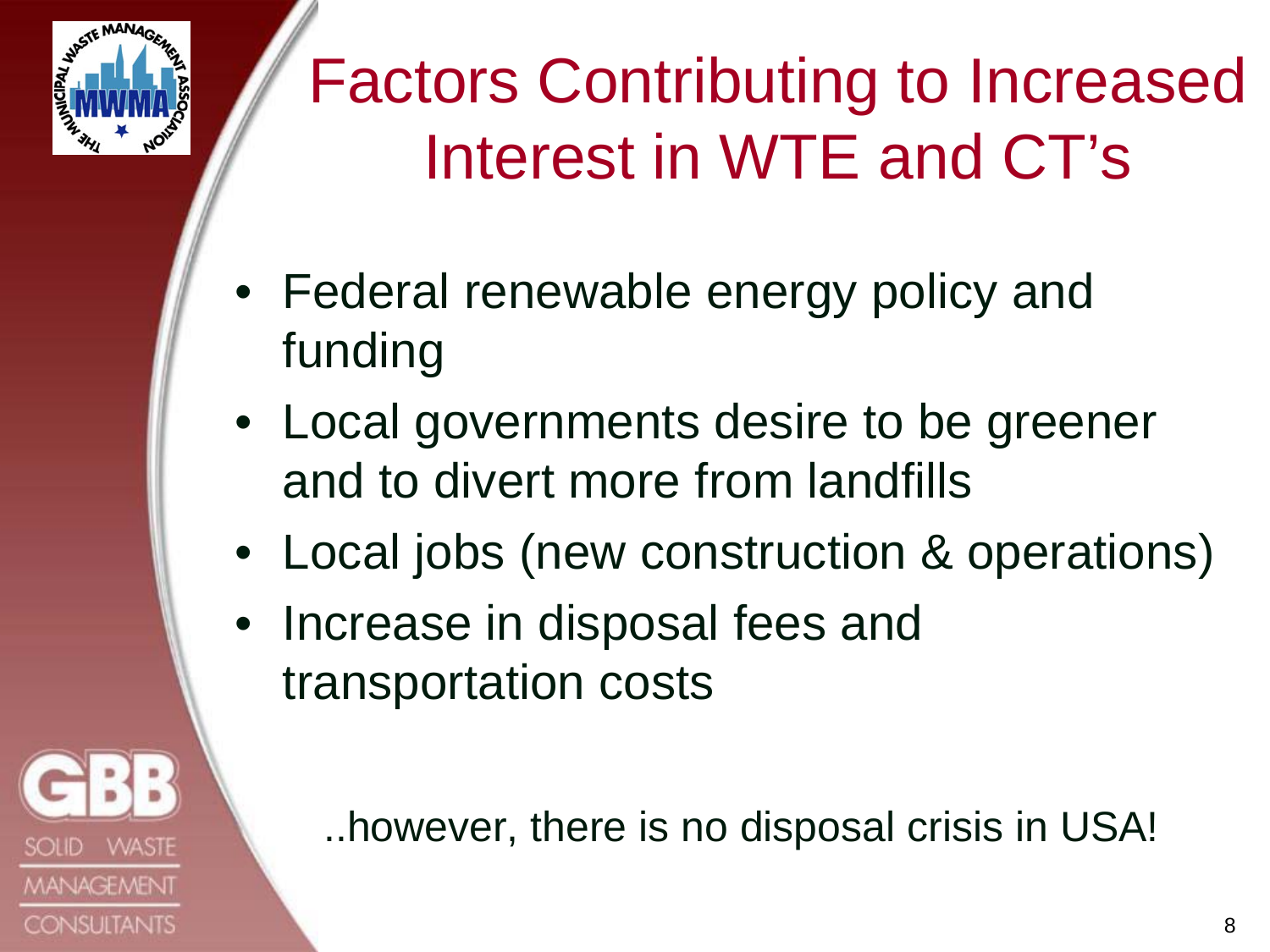

## U.S. WTE Plants

| <b>YEAR</b> | <b>WTE/RDF</b> | <b>Pyrolysis</b><br>and<br><b>Gasification</b> | <b>MRF</b> | <b>Recovered</b><br>(million<br>tons) |
|-------------|----------------|------------------------------------------------|------------|---------------------------------------|
| 2011        | 71/15          |                                                | 565        | 114.5                                 |





Source: Gershman, Brickner & Bratton, Inc. , 2011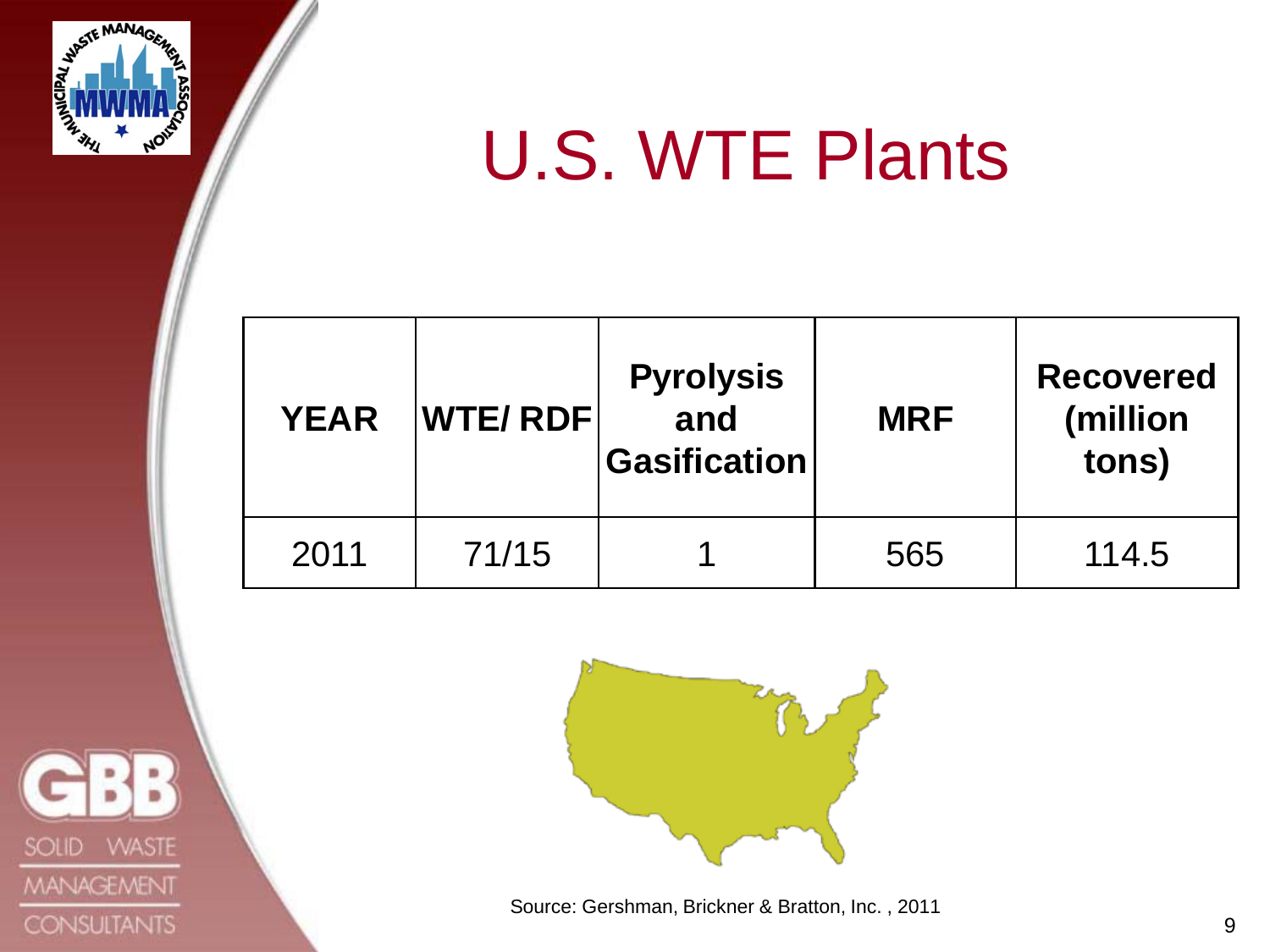

### The Sustainable Waste Management Ladder

Earth Engineering Center, Columbia University (based on Eurostat 2008 data)



**WASTE SOLID MANAGEMENT CONSULTANTS** 

Source: Earth Engineering Center, Columbia University, 2009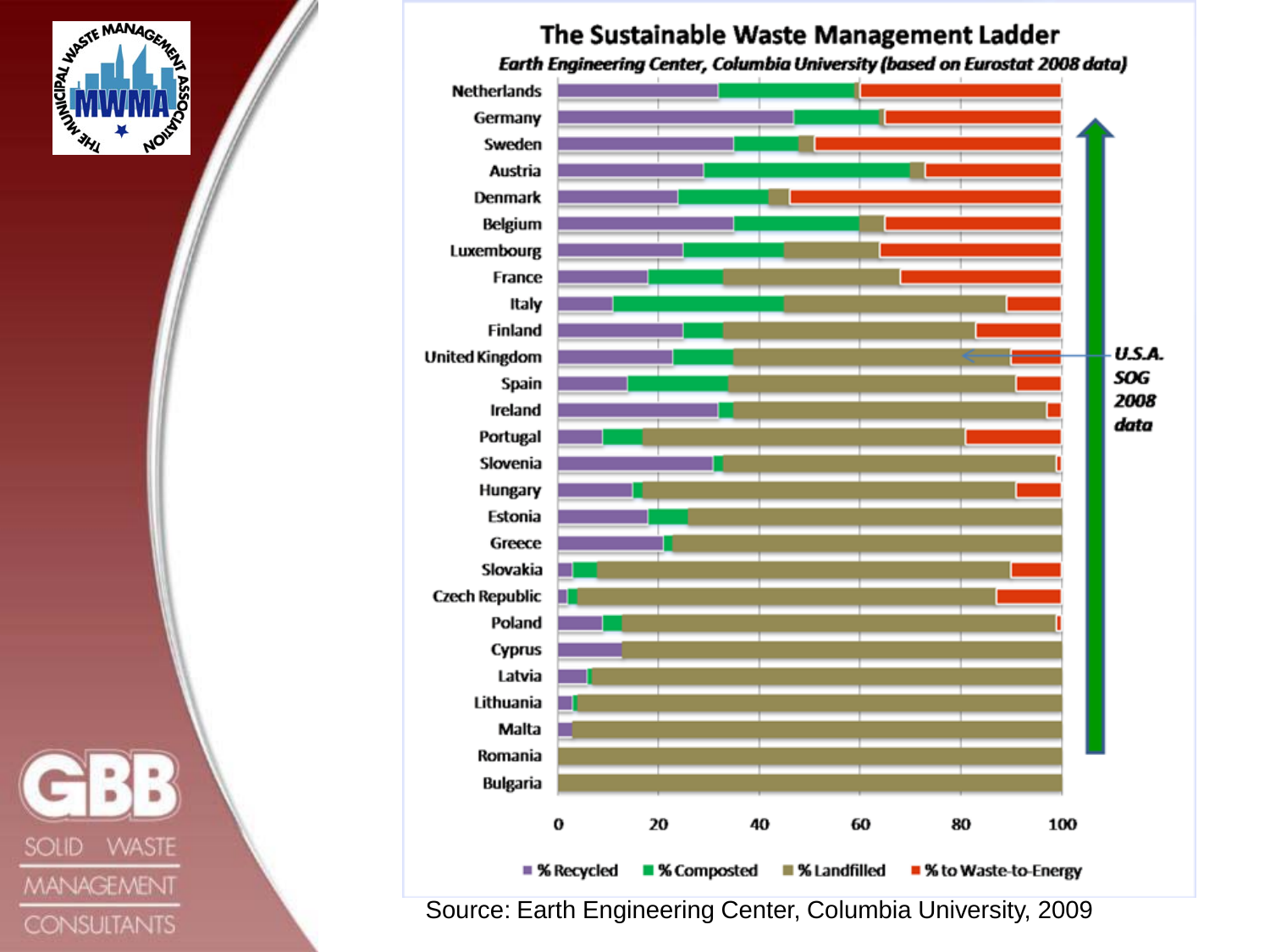

**MANAGEMENT** 

**CONSULTANTS** 

**SOLID** 

## Locations Advancing "Proven" **Technologies**

- **Mass burn WTE expansions** 
	- Completed:
		- Hillsborough County, FL Covanta
		- Lee County, FL Covanta
		- Olmsted County, MN Olmsted County
	- Under construction: Honolulu, HI Covanta
- Mass burn under construction
	- Durham York (Ontario CN) Covanta
	- Palm Beach County, FL (SWAPBC) B&W
- Advancing new facilities with 'proven' technologies:
	- Baltimore, MD Energy Answers
	- Frederick County, MD (NMWDA) Wheelabrator
	- City of Los Angeles, CA Green Conversion Systems
	- Puerto Rico Energy Answers
- **Existing facilities being sold/upgraded** 
	- Harrisburg, PA Covanta
	- SPSA (Virginia Beach VA area) Wheelabrator
	- New Hanover County, NC Covanta selected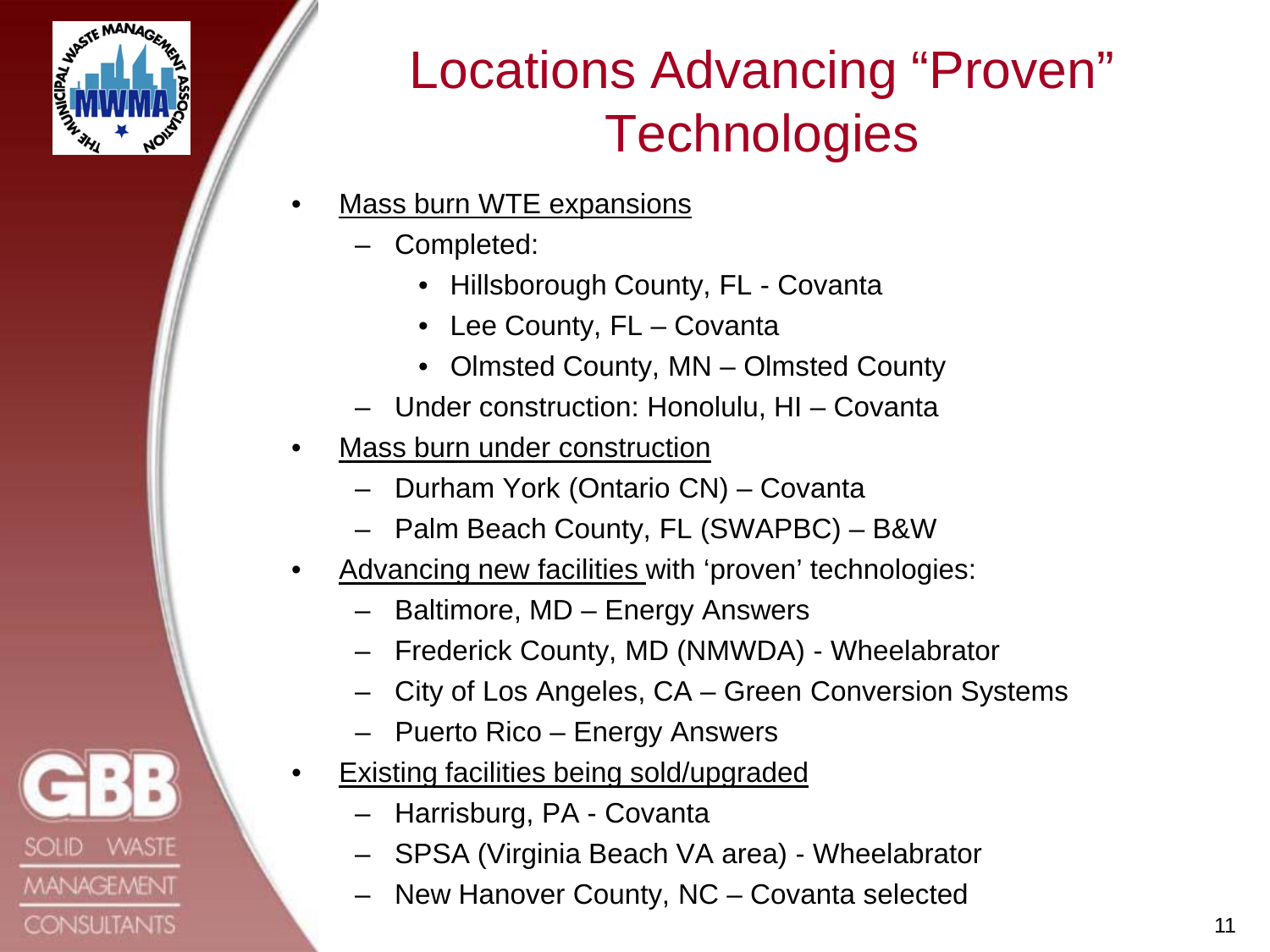

**MANAGEMENT** 

**CONSULTANTS** 

**SOLID** 

## Durham/ York (Ontario CN) **Covanta**



- Design, construction and operation by Covanta
- \$260 million financed by Durham and York regions
- 140,000 TPY of waste
- 17.5 MW power and steam
- Recovered ferrous (e.g. steel) and non-ferrous (e.g. aluminum etc.) metals for recycling
- Under construction with target operation date late 2014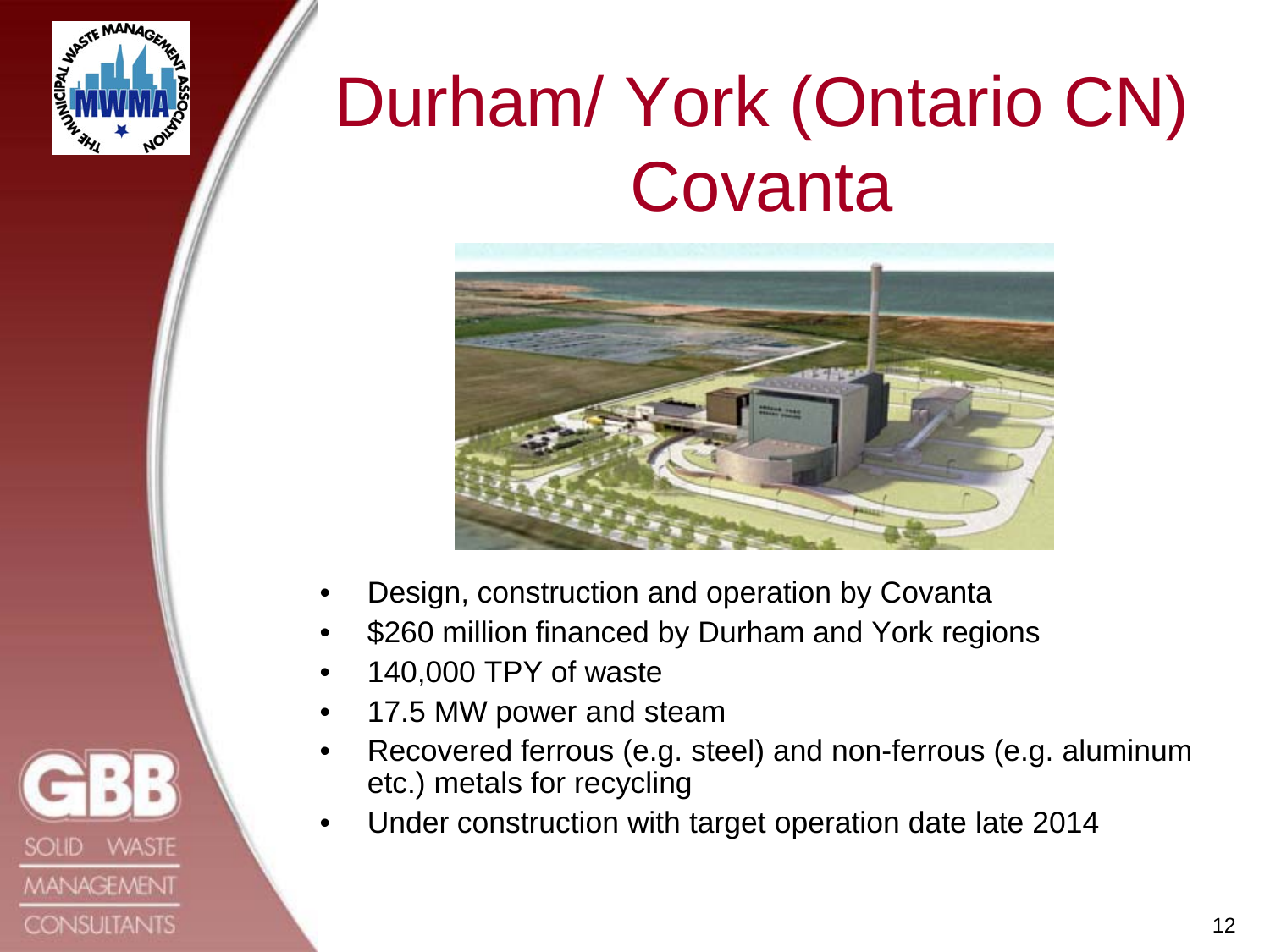

**MANAGEMENT** 

**CONSULTANTS** 

## New Hanover County, NC - Covanta



- Retrofit and operation of the existing WTE plant
- 500 TPD
- Facility first opened in 1984, and shutdown in April 2011
- 10 MW electrical power (gross)
- Following procurement process, on June 4<sup>th</sup>, 2012- County Board voted 5:0 to enter into negotiations with Covanta
- GBB is the technical consultant for the County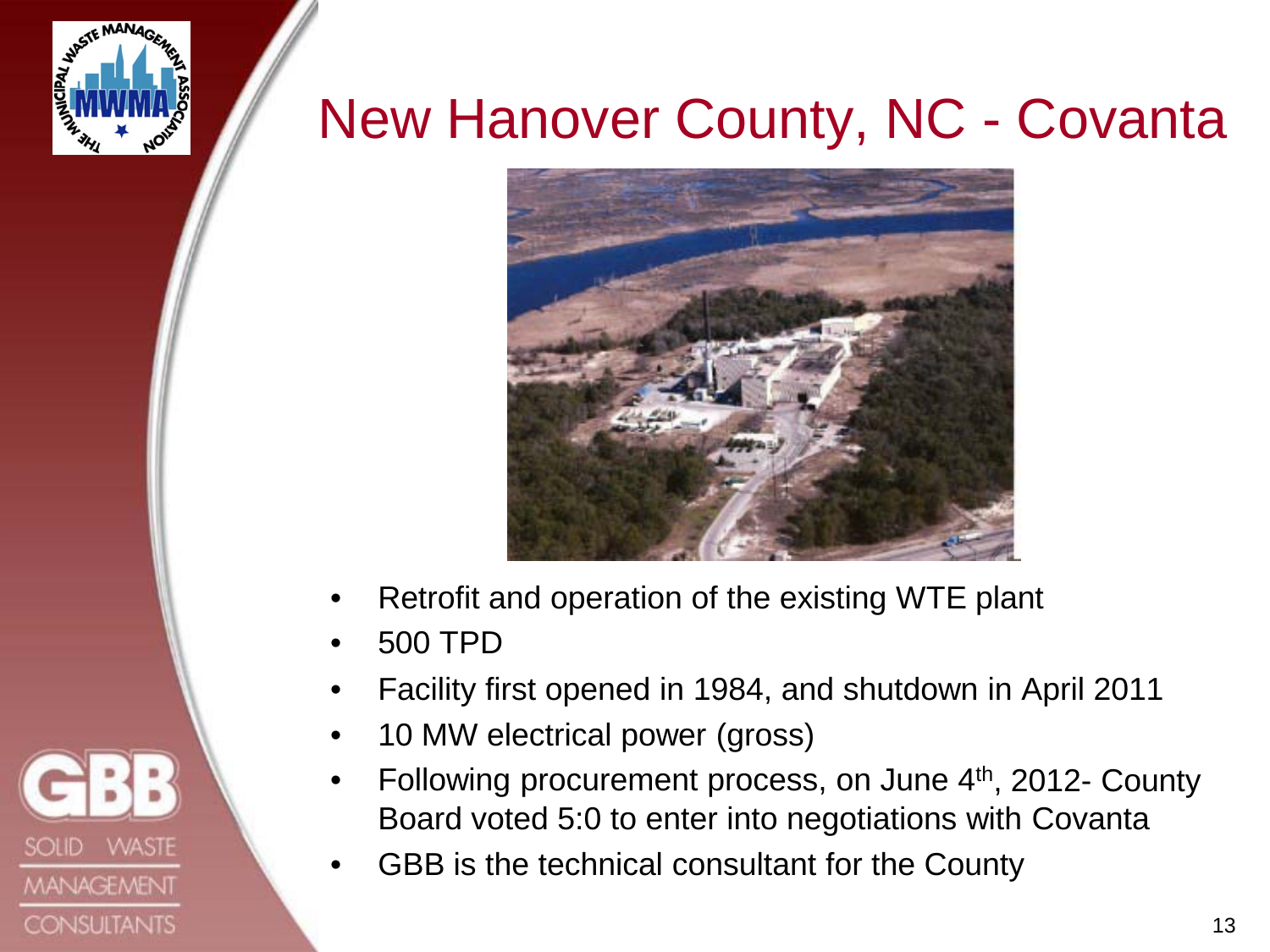

**VVASTE** 

**MANAGEMENT** 

**CONSULTANTS** 

SOLID

## Solid Waste Authority of Palm Beach County, FL

- **Babcock & Wilcox Power Generation Group, Inc.** (B&W PGG), and its partner, **KBR, Inc.**  were selected to build the plant
- B&W PGG also to operate and provide maintenance services once the plant is operational



Source: Babcock & Wilcox; artist's rendering of proposed facility.

- 3,000 tons per day of MSW capacity -- \$668 million construction cost
- 325 full-time construction jobs (900 including all part time), 64 permanent, full-time operation jobs.
- Comments from the Florida Sierra Club and Institute for Local Self Reliance were received suggesting approval to be postponed, alternative waste disposal methods to be studied, especially more recycling.
- GBB hired to review and fact check the accuracy of the statements and claims made by Florida Sierra Club and ILSR
	- See:<http://www.gbbinc.com/WTE-PB.shtml> for 60+ paper
	- Authority Governing Board approved awarding contract in April 2011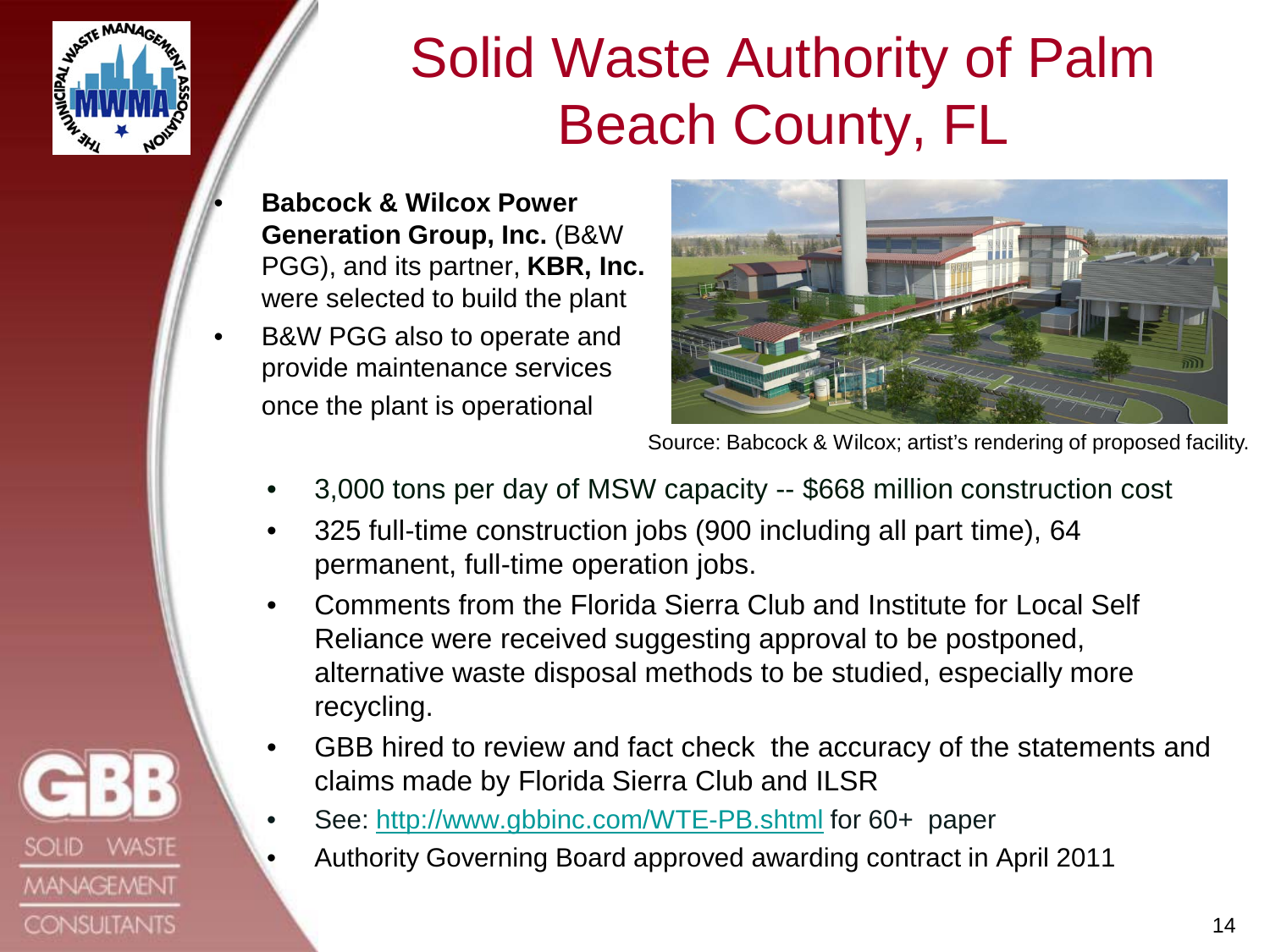

### **Recycling Rates: Communities with Waste-to-Energy vs. Statewide Recycling Rates**



Source: Energy Recovery Council & GAA, 2009

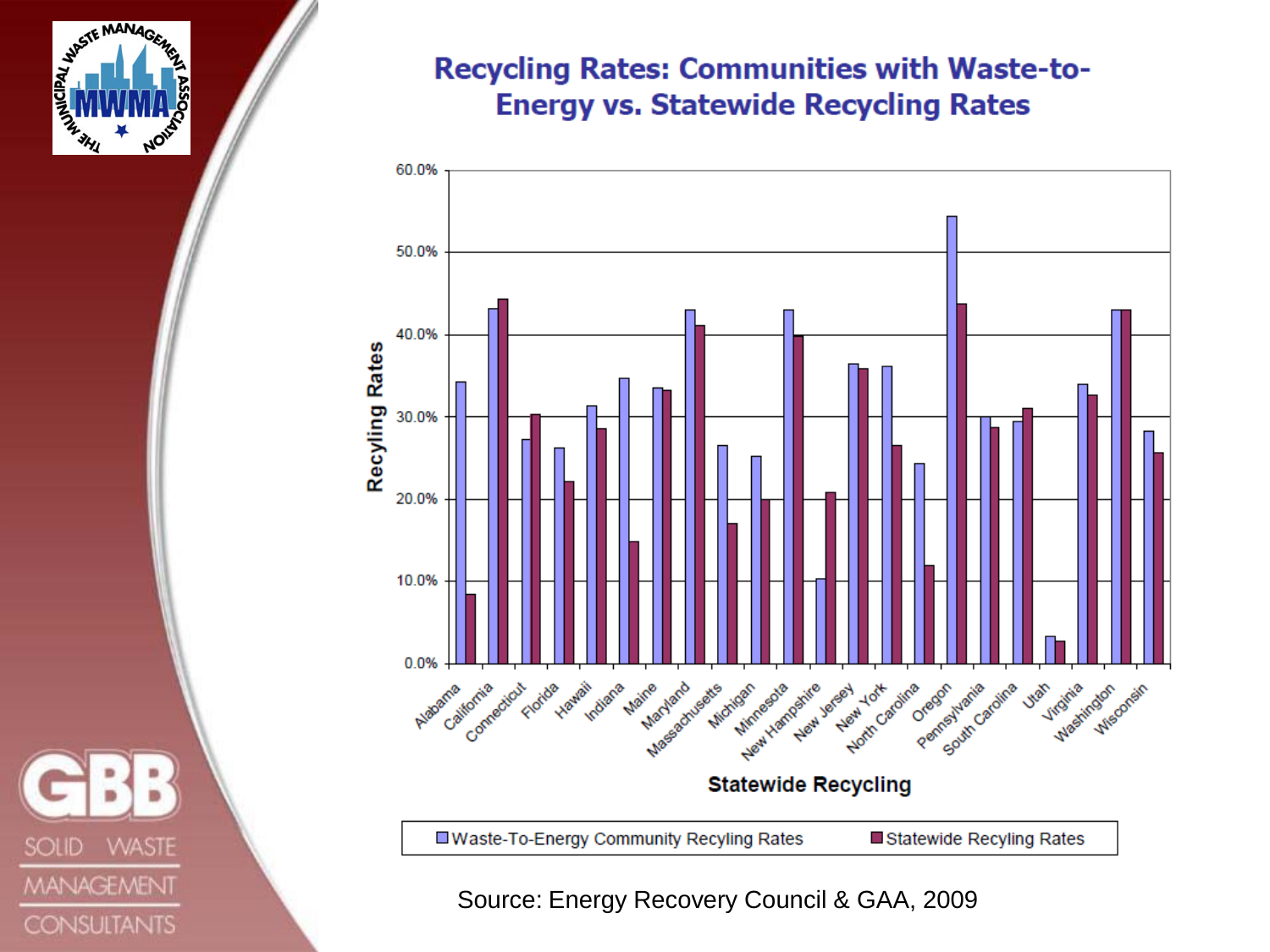

### Comparison of Waste to Energy (WTE) Communities' Recycling Rate with National Rates

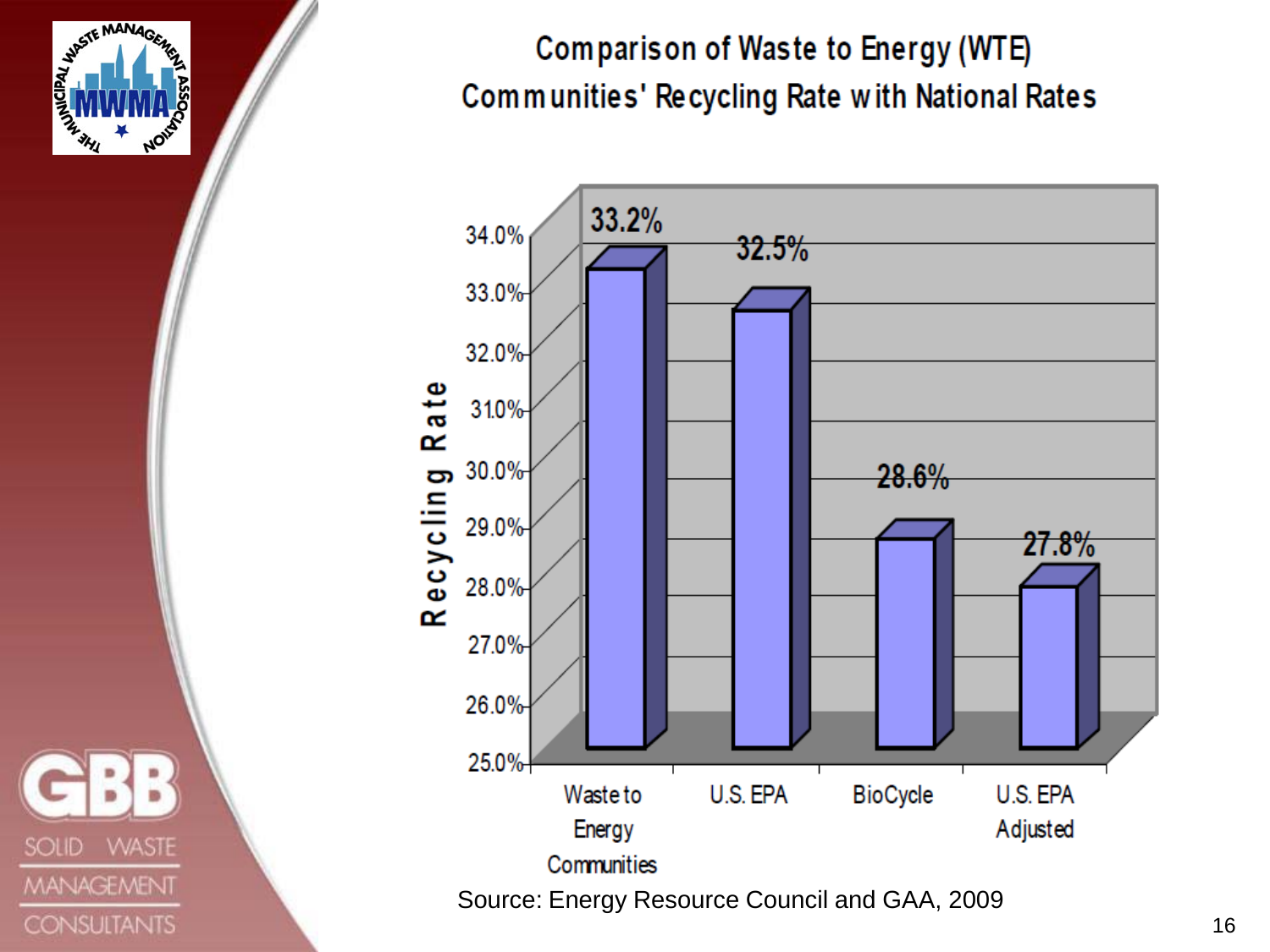

**SOLID** 

**CONSULTANTS** 

### Conversion Technology Processes and Products

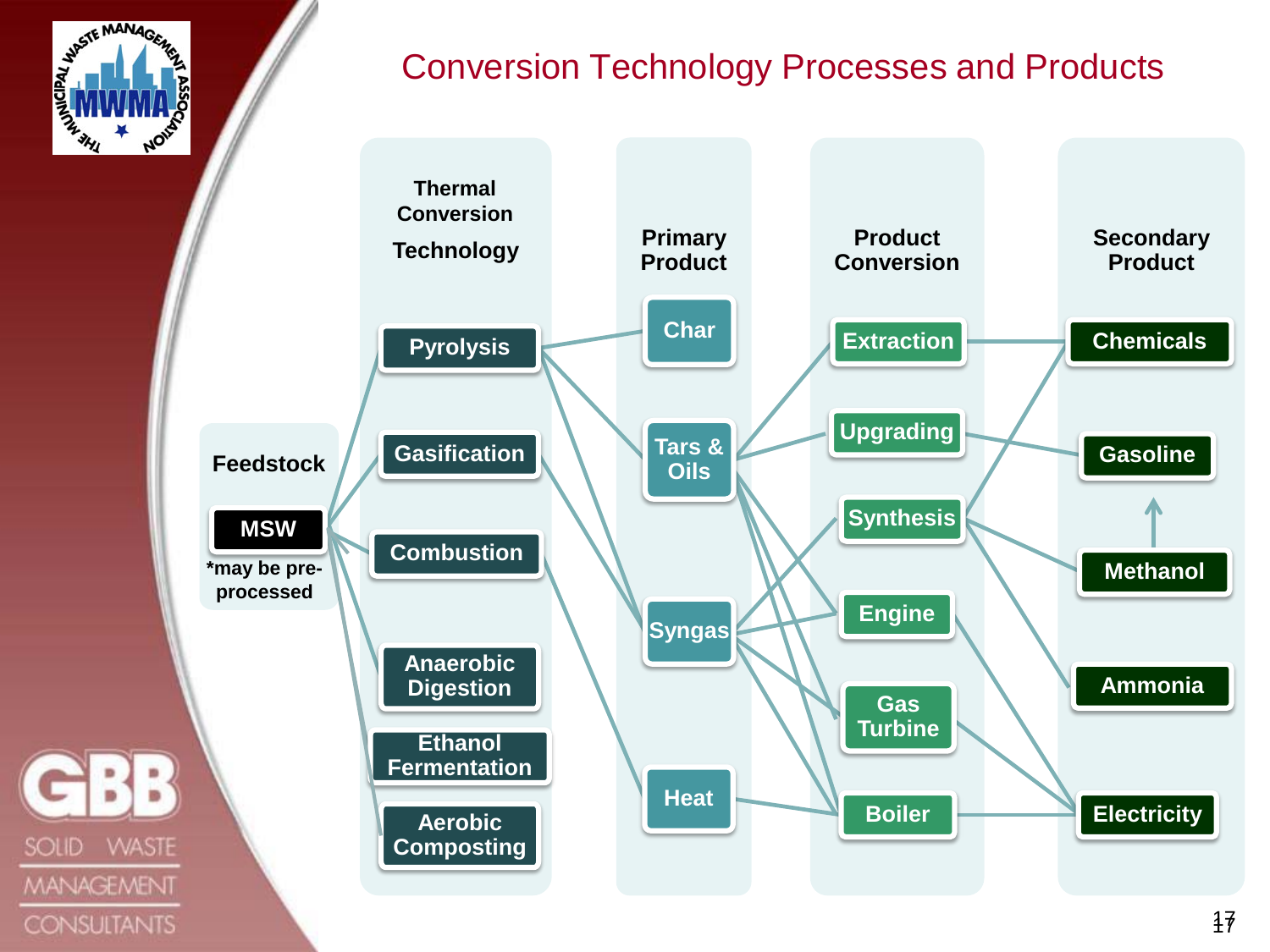

SOLID WASTE

**MANAGEMENT** 

**CONSULTANTS** 



#### INSIDE:

Maximizing RDF Systems ................p. 25 A Financial Source for WTE ...........p. 29 Boiler Emission Rules Update ......p. 32 Biogas Heats Up in Wisconsin......p. 35 Fueling Fleets with Plastics.............p. 38

SERVING FUEL AND ENERGY PRODUCERS // SPRING 2012

### **www.rewmag.com**

# A WORKING

Greenwood Energy is producing market-friendly fuel pellets from waste in America's heartland.

18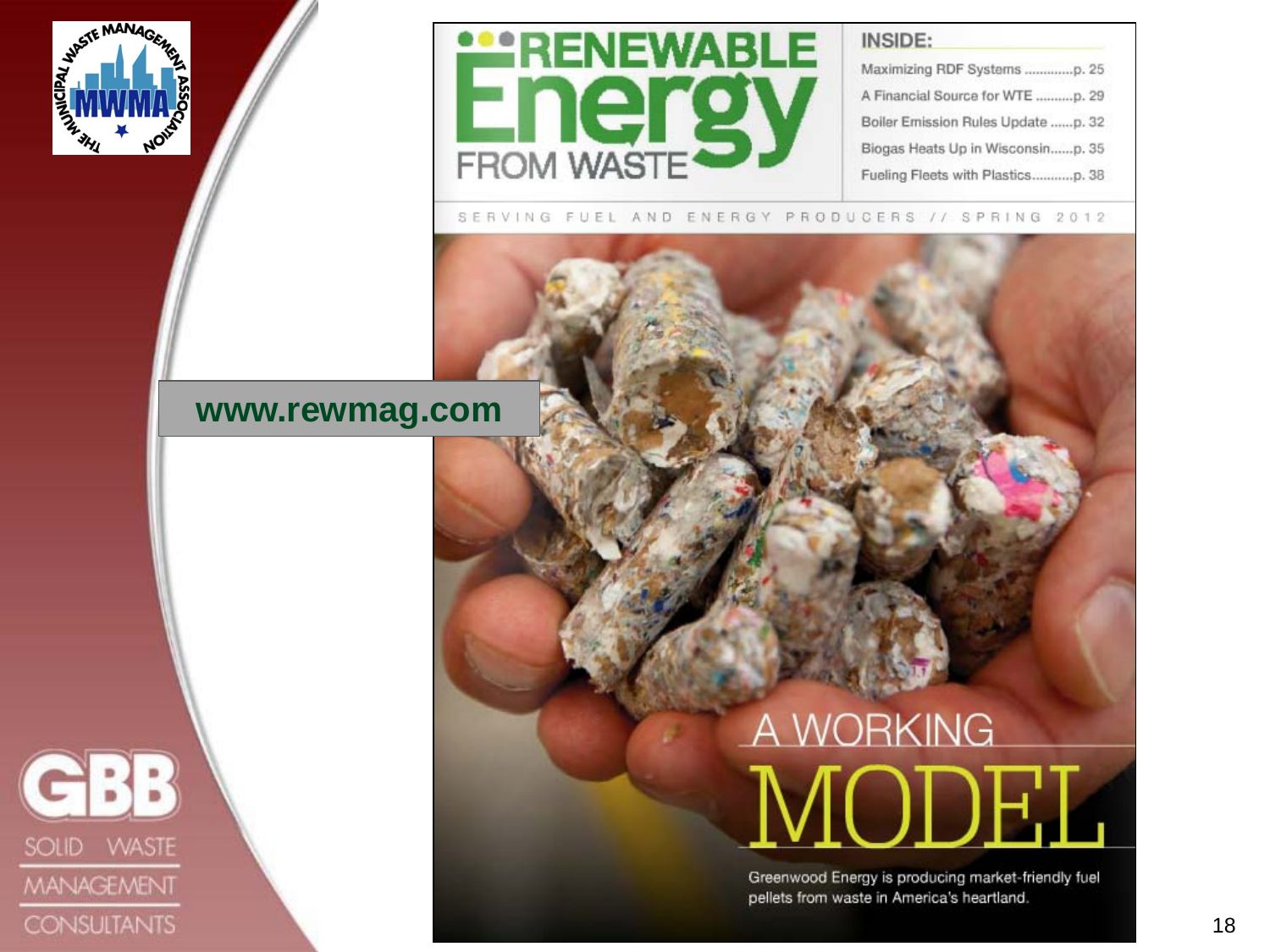

**MANAGEMENT** 

**CONSULTANTS** 

SOLID

## 591 (and counting) Companies Offering Technology and/or Development Services Worldwide

- 34 Aerobic Composting
- 109 Anaerobic Digestion
- 37 Ethanol Fermentation
- 169 Gasification
- 45 Plasma Gasification
- 52 Pyrolysis
- 60 WTE: mass burn, modular, dedicated boilers, and RDF
- 81 Others (agglomeration, autoclave, depolymerization, thermal cracking, steam reforming, hydrolysis)

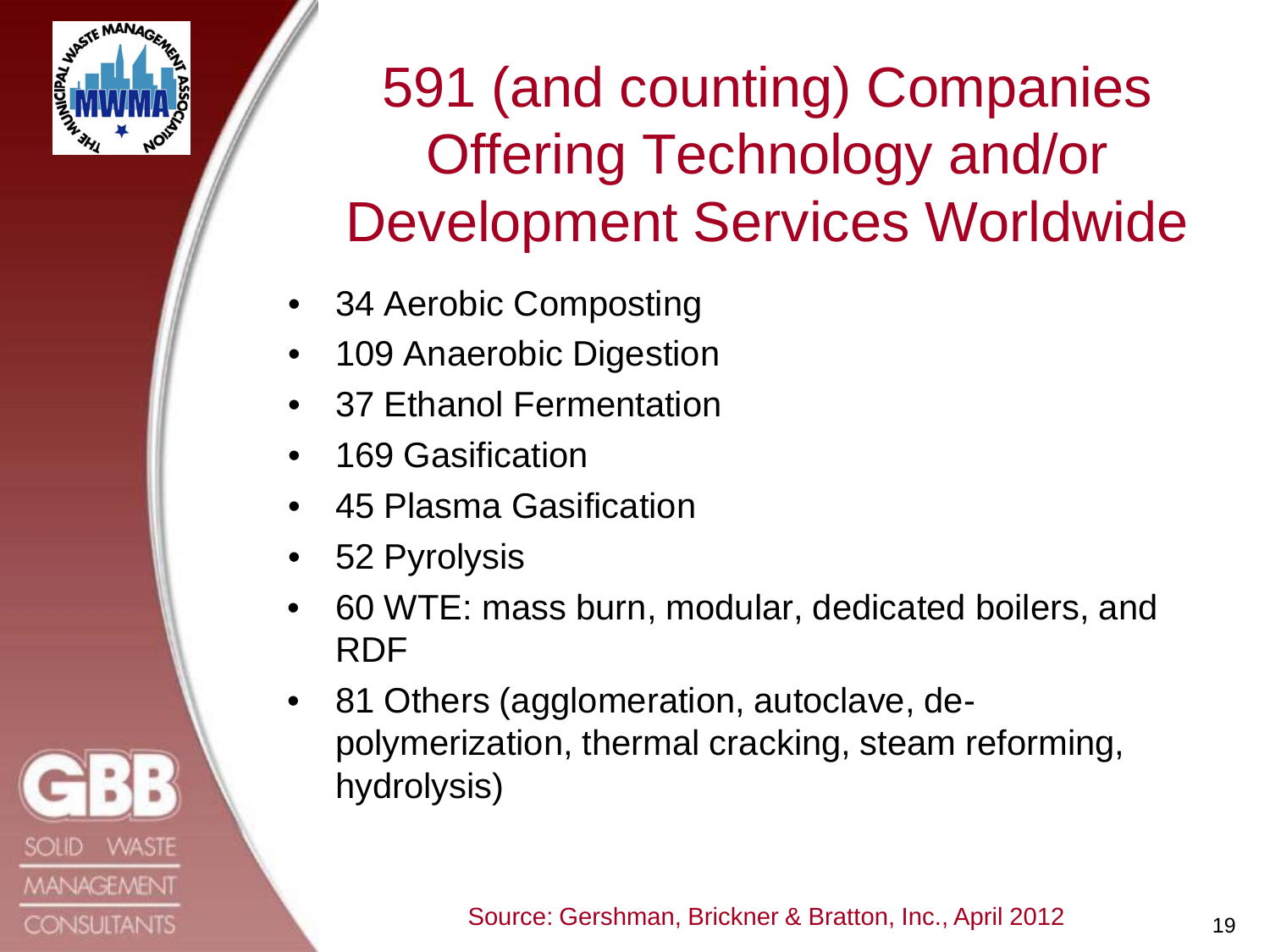

**MANAGEMENT** 

**CONSULTANTS** 

## 150 Conversion Companies Operating either Commercial or Demonstration Facilities Worldwide

- 67 Anaerobic Digestion
- 48 Gasification
- 19 Plasma Gasification
- 16 Pyrolysis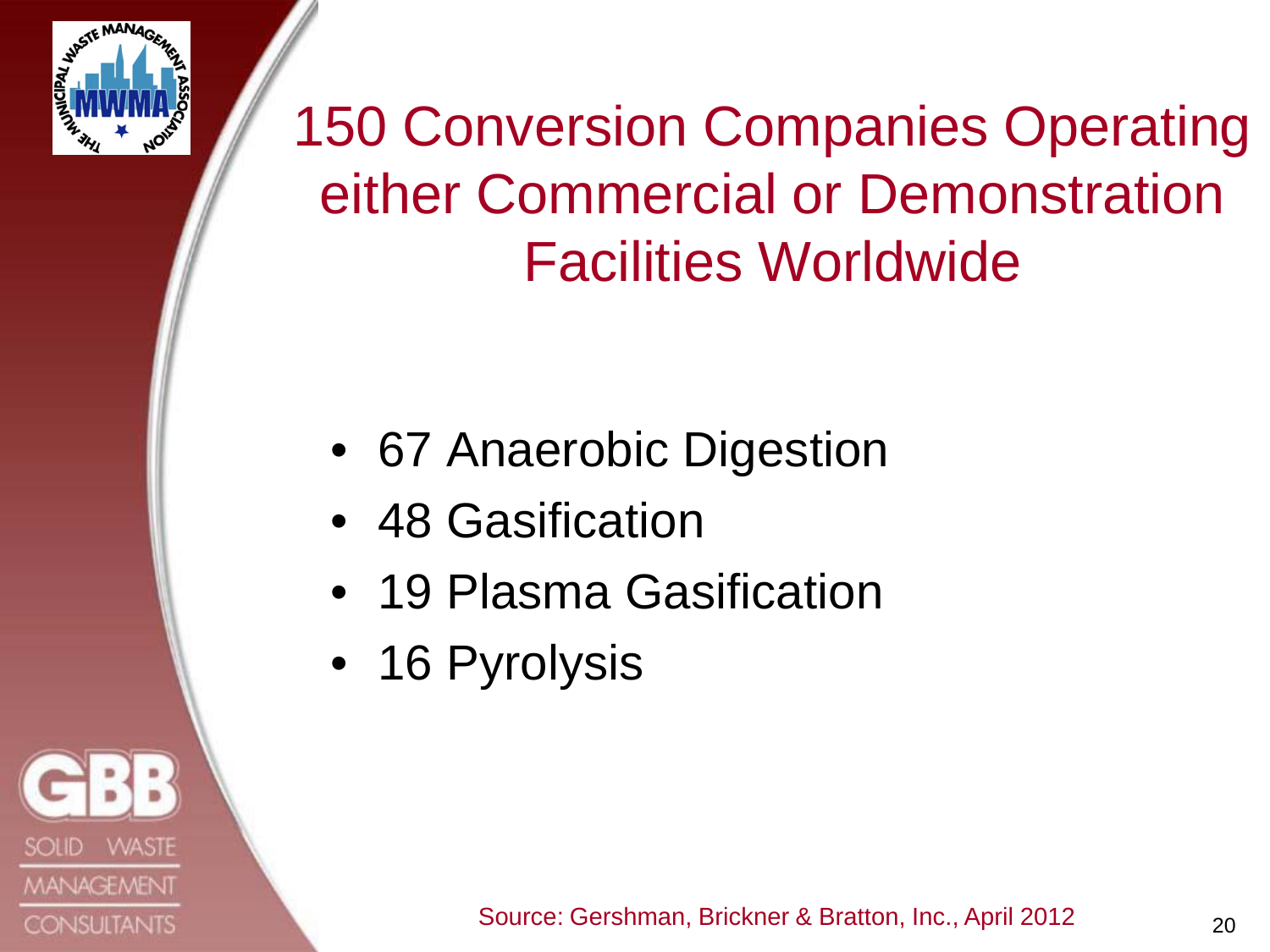

# **P** Enerkem

- Gasification followed by catalytic conversion to bio-fuels and chemicals
- Feedstock: MSW, wood chips, treated wood, sludge, petcoke, spent plastics and wheat straw
- Preprocessing- drying, sorting and shredding
- **Facilities:** 
	- Commercial scale demonstration facility in Westbury, CA (since 2009, 1.3 million gallons/year)
	- On going projects on full-scale commercial facilities:
		- Edmonton, Alberta-
			- 10 mill gallons per year under construction, start-up 2013
		- Pontotoc, Mississippi & Varennes, Québec, each 10 million gallons per year are under development (about 200,000 TPY of MSW)



Enerkem's Westbury facility

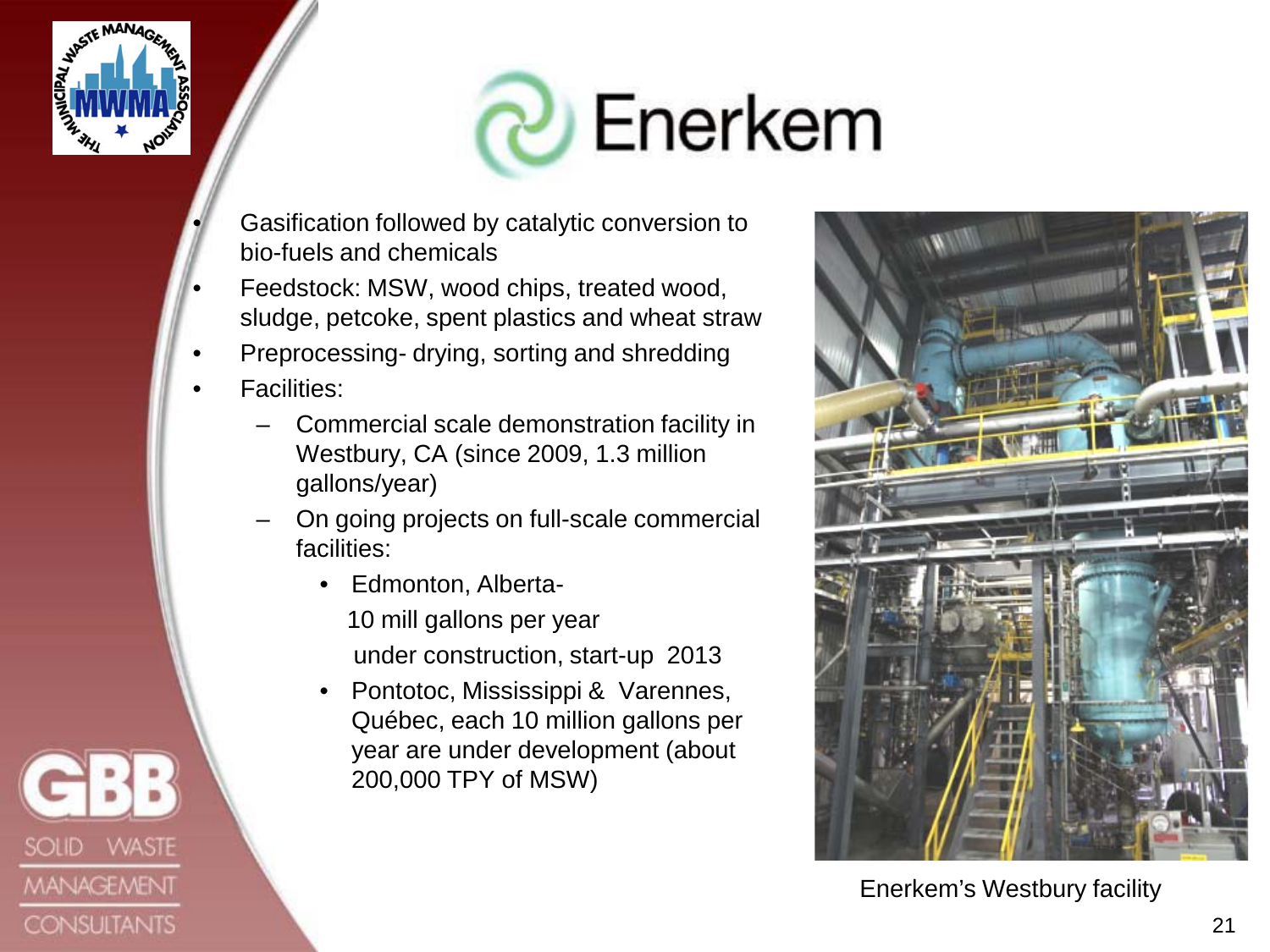



## Fulcrum BioEnergy

- Gasification followed by alcohol synthesis; InEnTec technology partner
- Feedstock: MSW
- Product: ethanol
- Preprocessing required



- Sierra BioFuels- First commercial scale plant under construction in City of McCarran, NV
	- o 10.5 million gallons ethanol per year
	- o Have local and state regulatory permits
	- o Have feedstock contracted through Waste Connections and WM
	- o Have off take agreement for full output of plant
	- o Estimate completion in 2nd half of 2013
	- o Received USDA \$105 million loan guarantee in August 2012

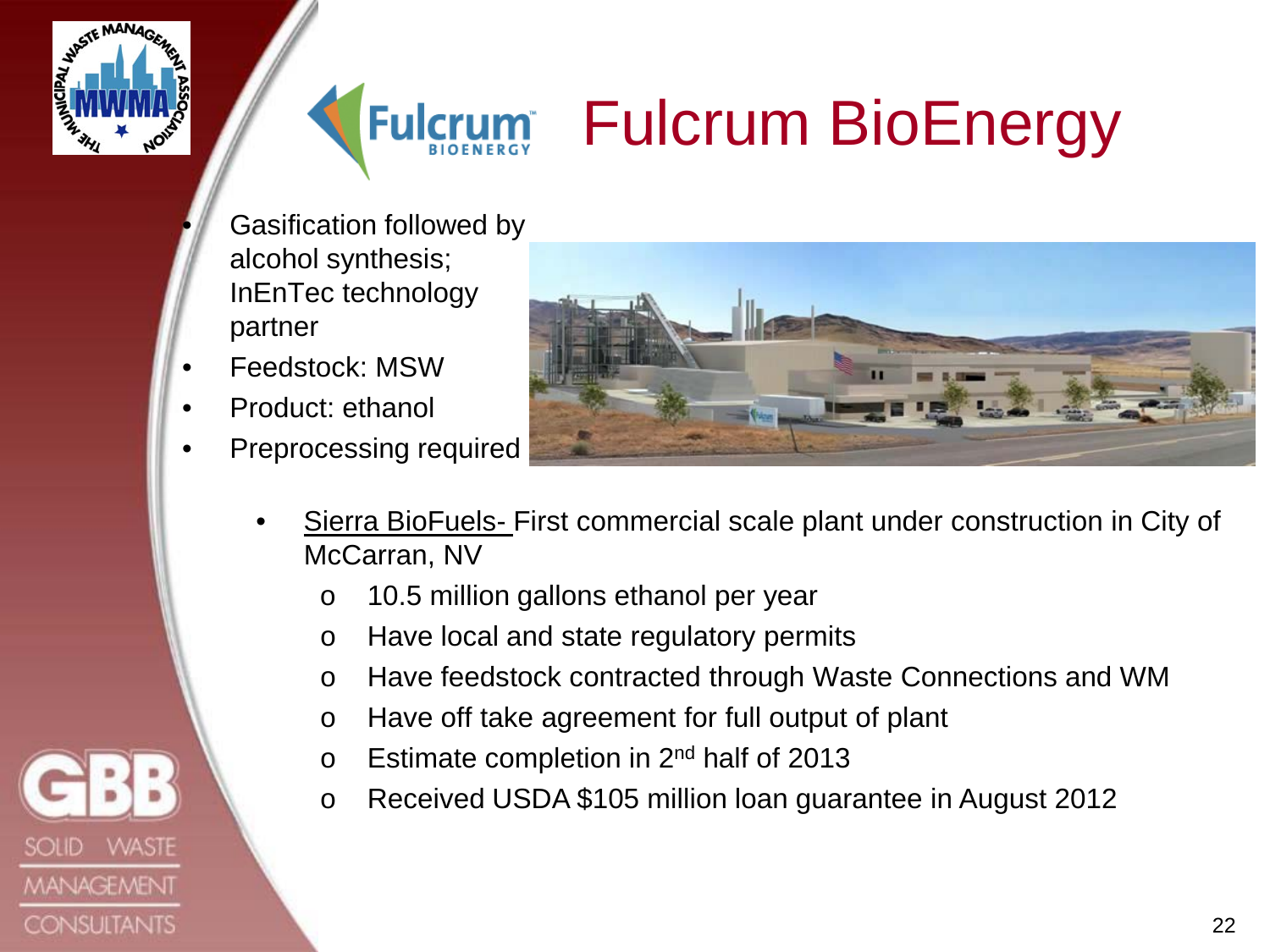

**SOLID** 

**VVASTE** 

**MANAGEMENT** 

**CONSULTANTS** 



- Gasification followed by biocatalyst fermentation and distillation
- Feedstock: MSW
- Preprocessing- drying of the feedstock
- Product: Bioethanol

### Plants:

- Fayetteville, AR- pilot plant
- Vero Beach, Indian River County, FL under construction
	- process150,000 TPY MSW
	- produce 8 million gallons of fuel-grade ethanol and 6 MW (gross) of electric power
	- start-up and commissioning began in summer 2012
- Lake County (IN) Solid Waste Management District- under development



Vero Beach Florida Commercial Facility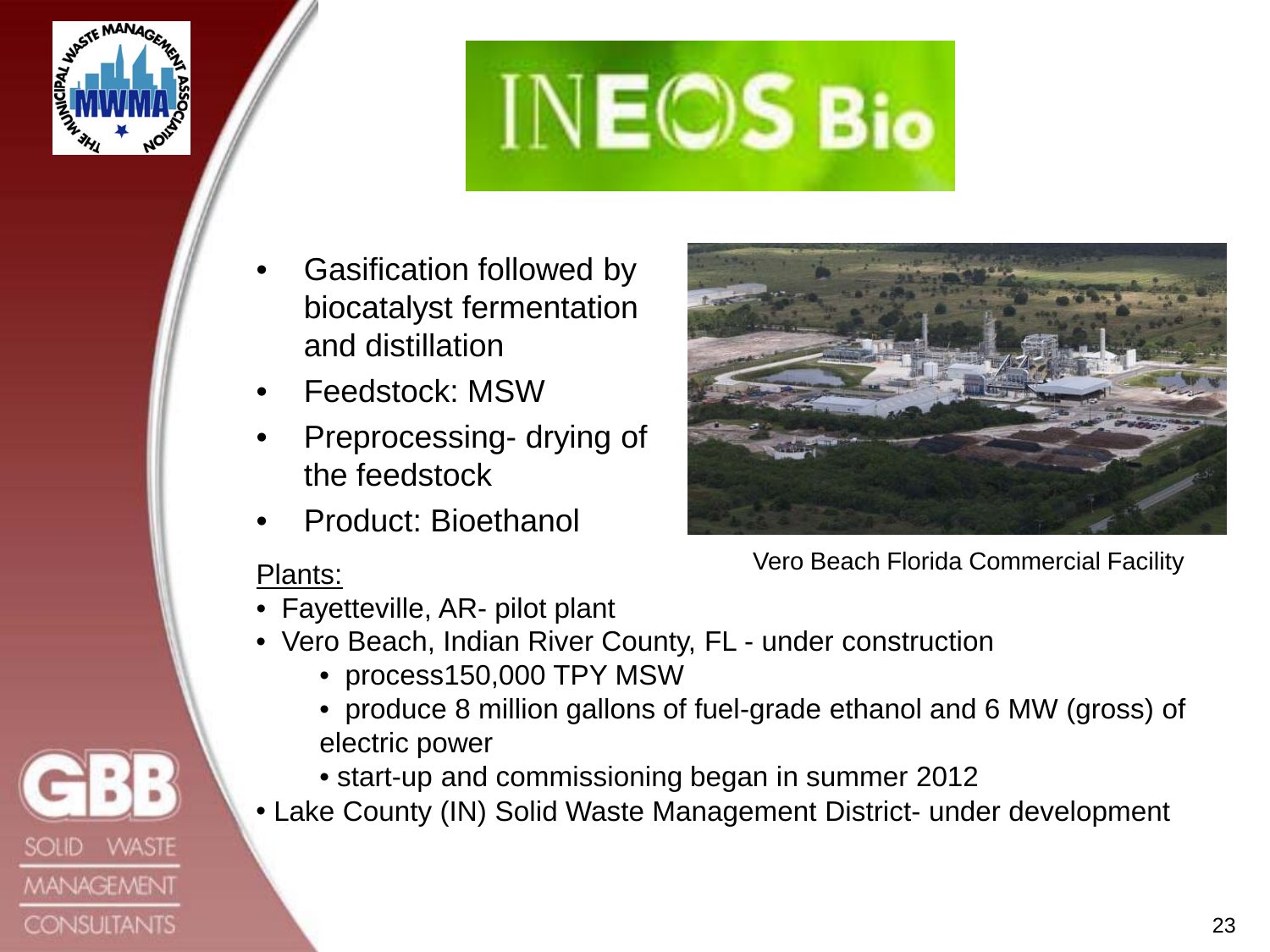



- Headquartered in Ottawa, Canada
- Gasification followed by plasma torches to refine the syngas product
- Preprocessing- separation of inert materials
- Plants:
	- Commercial-scale demonstrational, 94 TPD- Train Road, Ottawa, CA
	- R&D, 5TPD,Castellgali, Spain
- Recently contracted to build 375 TPD facility in Ottawa Canada



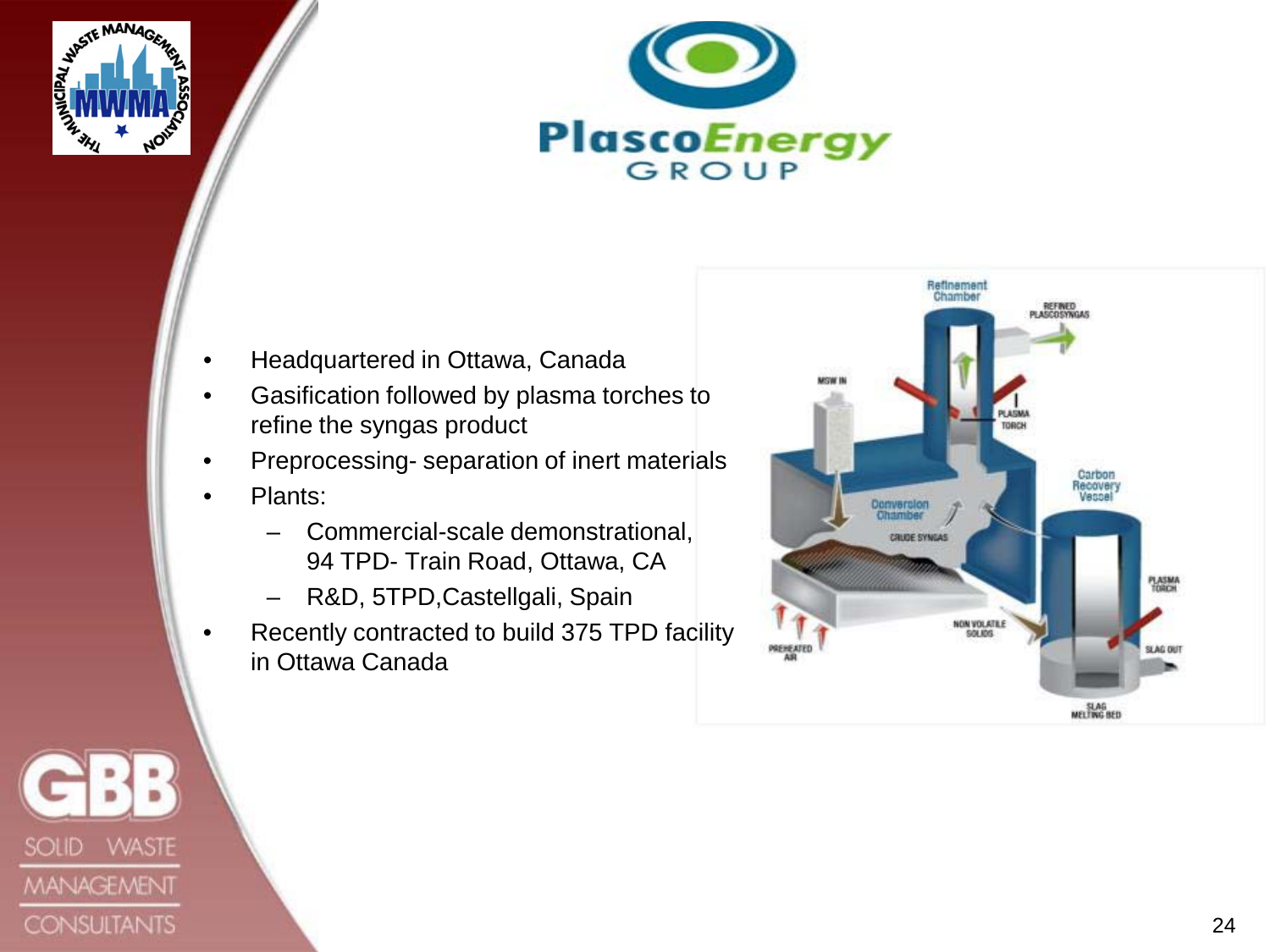

## Additional Technologies Processing MSW

| <b>Company</b>                                                                  | <b>Technology</b>                | <b>Product</b>              | <b>Status</b> | <b>Featured plants in N. America</b>                                             | <u>No of</u><br>commercial<br>plants |
|---------------------------------------------------------------------------------|----------------------------------|-----------------------------|---------------|----------------------------------------------------------------------------------|--------------------------------------|
| skata                                                                           | Gasification &<br>Fermentation   | Ethanol                     | demo          | Under development:<br>Flagship in Boligee, Alabama<br>(55 mill gallons per year) | 1 under<br>construction              |
| ₩<br><b>Chinook Energy</b><br><b>THE END-STAGE</b><br><b>RECYCLING COMPANY®</b> | Gasification &<br>metal recovery | <b>SYNGAS</b><br>and metals | commercial    | N/A                                                                              | $>16$                                |
| <b>ENTECH</b><br><b>RENEWABLE</b><br>ENERGY<br><b>SOLUTIONS</b>                 | Gasification                     | <b>SYNGAS</b>               | commercial    | Under development:<br>Costa Rica &<br>Huntington Beach, CA                       | 145<br>$>20$ on<br><b>MSW</b>        |
| Enlec                                                                           | Plasma<br>gasification           | <b>SYNGAS</b>               | commercial    | Commercial:<br>Columbia Ridge, Arlington, OR,<br>Dow Corning, Midland, MI,       | 9                                    |
|                                                                                 | gasification                     | Electricity                 | Mock-up       | Under construction:<br>Town of Montgomery, NY                                    |                                      |
| <b>THERMOSELECT</b>                                                             | Gasification                     | <b>SYNGAS</b>               | commercial    | N/A                                                                              | 9                                    |
| <b>IANAGEMENT</b>                                                               |                                  |                             |               |                                                                                  |                                      |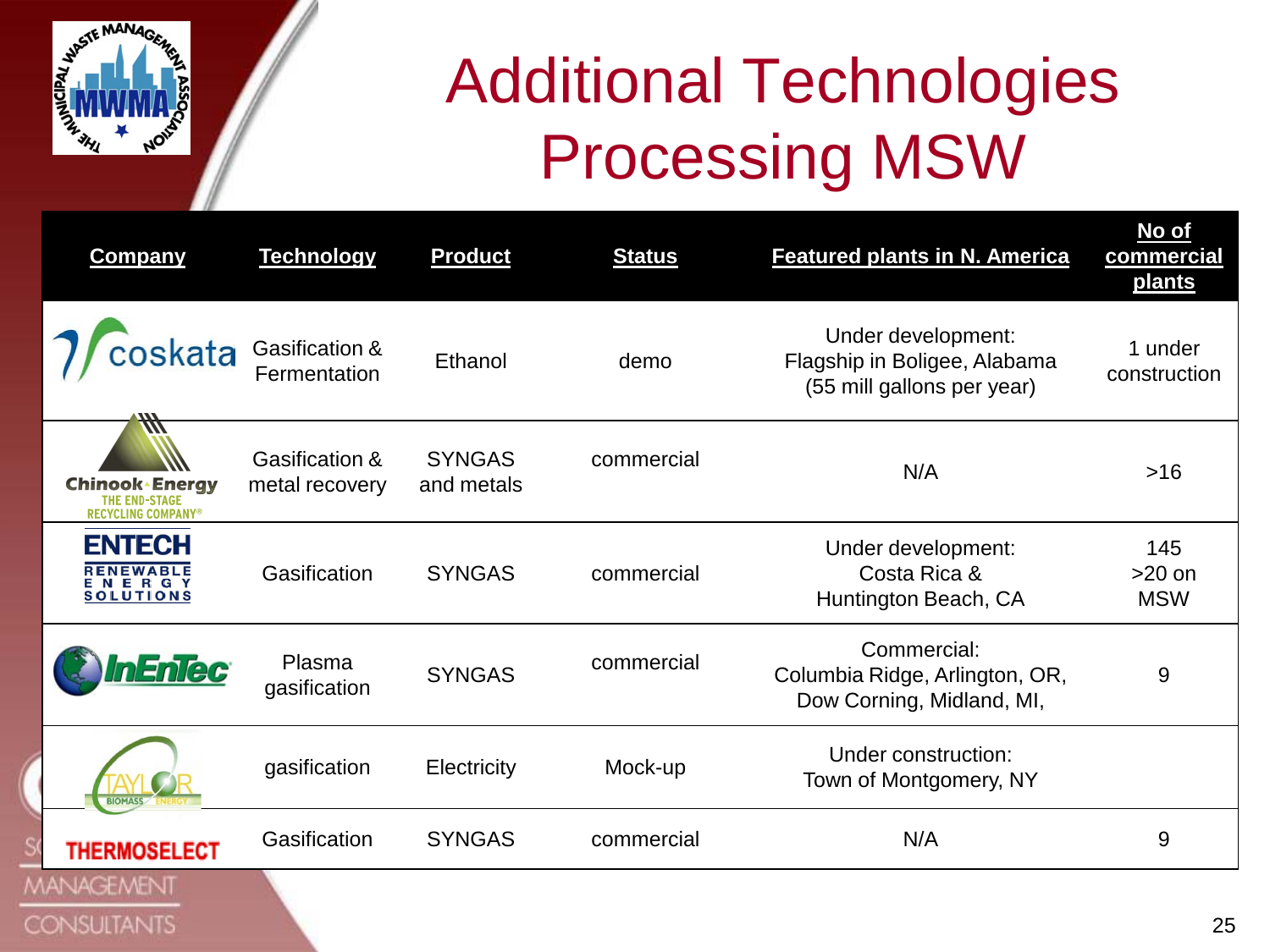

## Technologies Processing Mixed Non-recyclable Plastics

| <b>Company</b>                 | <b>Technology</b>         | <b>Product</b>                 | <b>Status</b> | <b>Featured plants in N. America</b>                            | No.of<br>commercial<br><u>plants</u> |
|--------------------------------|---------------------------|--------------------------------|---------------|-----------------------------------------------------------------|--------------------------------------|
|                                | Pyrolysis                 | Crude oil &<br>combustible gas | demo          | Demo: Tigard, OR,<br>10 TPD                                     | none                                 |
| <b>CLIMAX</b>                  | Microwave<br>Pyrolysis    | Crude wax &<br>combustible gas | demo          | Under construction:<br>Blackville, SC<br>20 TPD                 | 1 under<br>construction              |
| <b>ALPHAKAT</b>                | Catalytic<br>Pyrolysis    | <b>Diesel Fuel</b>             | commercial    | R&D at SEMASS WTE,<br>Rochester, MA                             | 5                                    |
| envion                         | Far Infrared<br>Pyrolysis | Crude oil &<br>combustible gas | commercial    | Demo: Montgomery County, MD,<br>closed 2011                     | N/A                                  |
| Plastic20il                    | Catalytic<br>Pyrolysis    | Crude oil &<br>combustible gas | Pilot         | Pilot:<br>Niagara Falls, NY (45TPD)                             | none                                 |
| Re<br><b>Rational energies</b> | Pyrolysis                 | Synthetic crude                | N/A           | Under development:<br>Hennepin County, MN<br>Manatee County, FL | none                                 |
| <b>VADXX ENFRO</b>             | <b>Pyrolysis</b>          | Crude oil &<br>combustible gas | Pilot         | Pilot:<br>Akron, Ohio                                           | none                                 |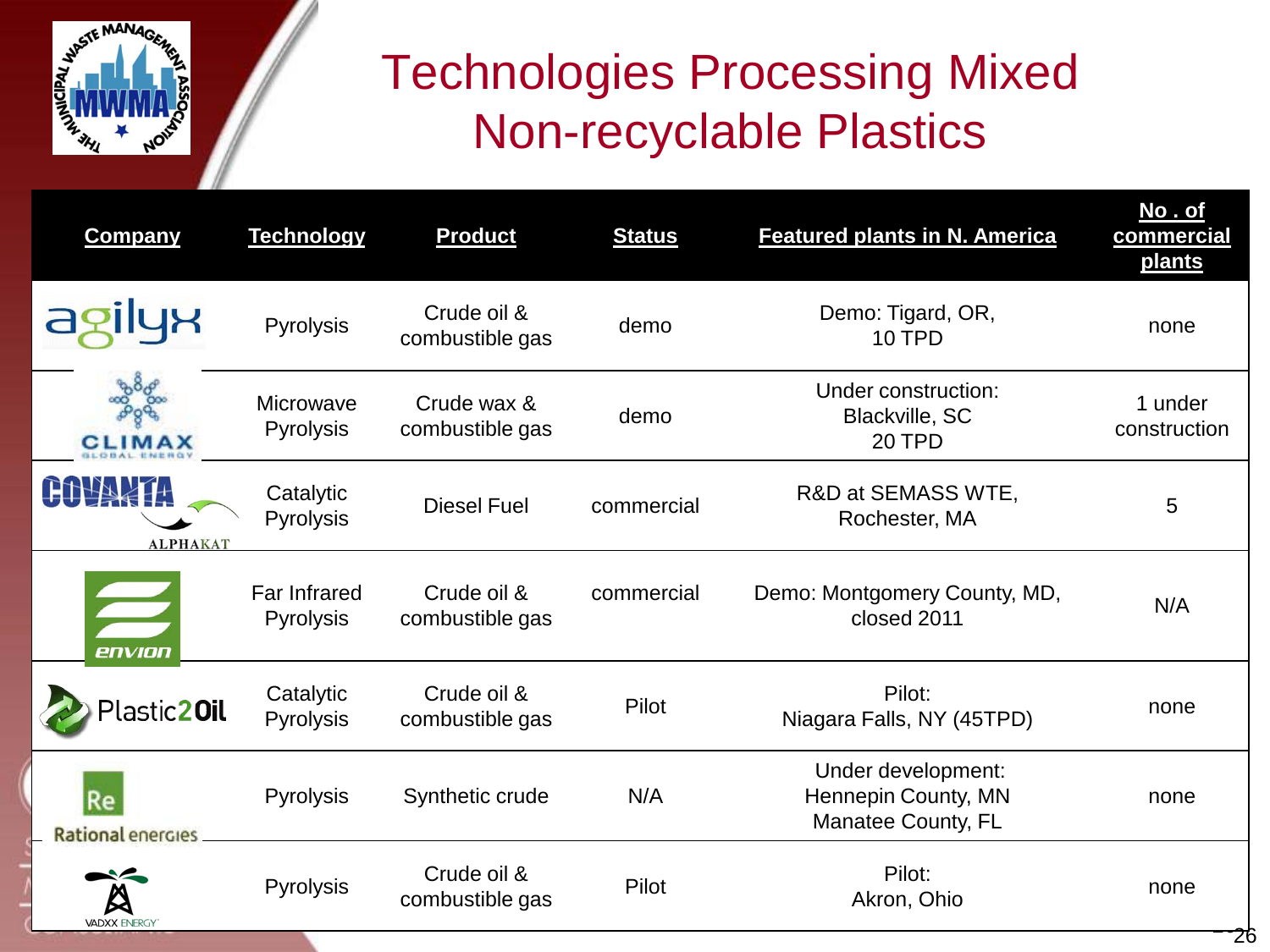

**CONSULTANTS** 

## Additional Technologies Processing Organic Waste

|                  | <b>Company</b>                               | <b>Technology</b>                               | <b>Product</b>                           | <b>Status</b> | <b>Featured plants</b><br>in N. America                     | No. of<br>commercial<br>plants |
|------------------|----------------------------------------------|-------------------------------------------------|------------------------------------------|---------------|-------------------------------------------------------------|--------------------------------|
|                  |                                              | Dry anaerobic<br>digestion                      | Biogas and<br>compost                    | commercial    | Commercial-Sidney,<br>AU<br>Pilot-Hidera, Israel            |                                |
|                  | <b>Energy Technologies GmbH &amp; Co. KG</b> | Dry anaerobic<br>digestion                      | Biogas and<br>compost                    | commercial    | N/A                                                         | 14                             |
|                  |                                              | BTA, wet<br>anaerobic<br>digestion              | Biogas and<br>compost                    | commercial    | Toronto, CA<br>Demo: Dufferin<br>Commercial:<br>Newmarket   | 17                             |
|                  | CDCC                                         | Anaerobic<br>digestion                          | Biogas and<br>compost                    | commercial    | Under development:<br>El Paso, TX                           | 120                            |
|                  | Power of We <sup>™</sup>                     | Anaerobic<br>digestion<br>Aerobic<br>composting | Biogas and<br>compost                    | commercial    | <b>Under Construction:</b><br>London, Ontario<br>65,000 TPA | 6 aerobic<br>composting        |
| SOLID            | <b>TERRABON</b>                              | Bio-refining                                    | acetic acid,<br>ketones, and<br>alcohols | demo          | Demo:<br>Bryan, TX                                          | 1 under<br>development         |
| <b>1ANAGEMEN</b> |                                              |                                                 |                                          |               |                                                             |                                |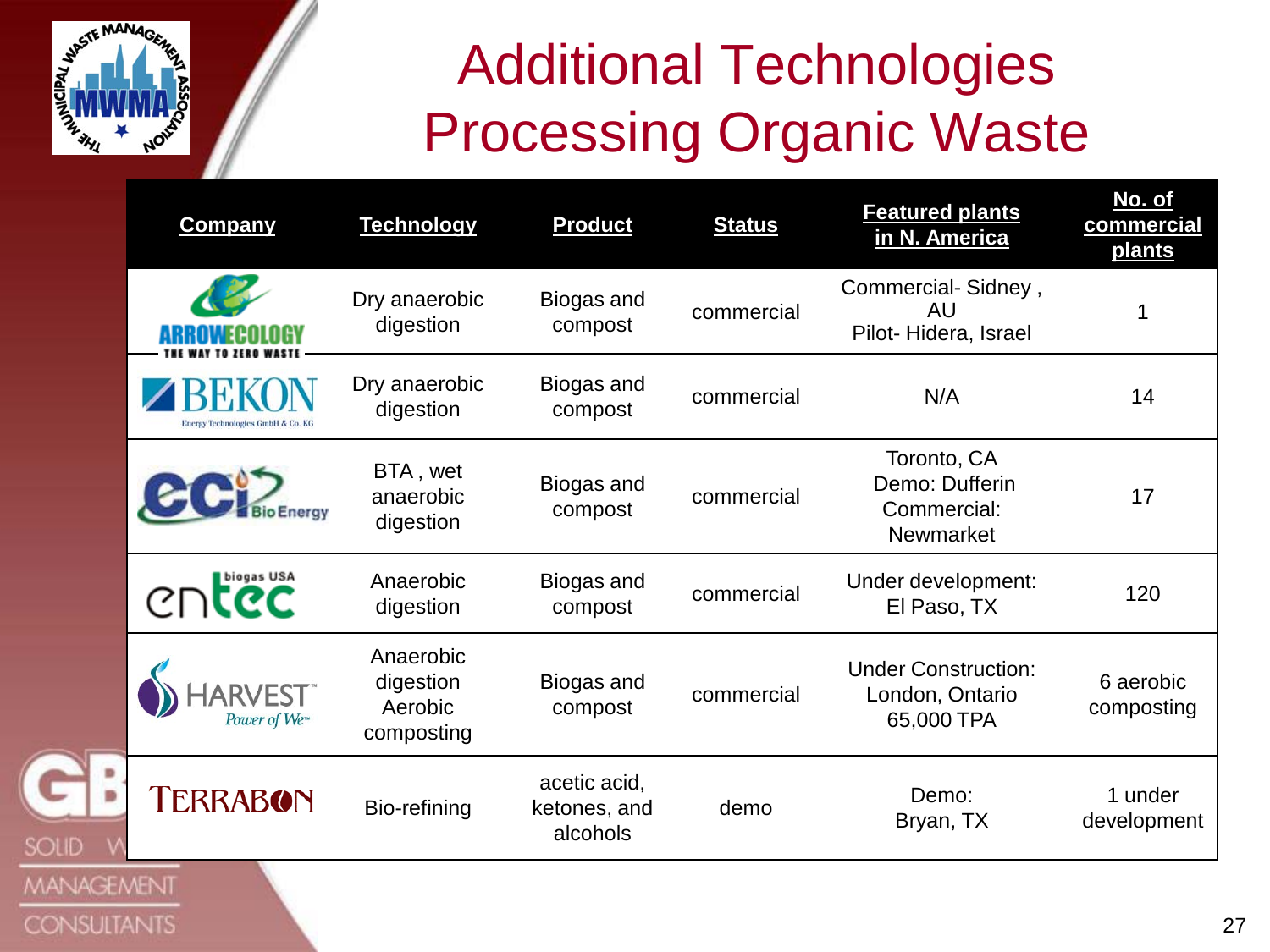

## Alternative Energy Subsidies (Fed'l Grants, Tax Credits & Loan Guarantees)

| Year | <b>Value Amount by Fed's</b> |  |  |
|------|------------------------------|--|--|
| 2009 | \$44.3 Billion               |  |  |
| 2011 | \$30.7 Billion               |  |  |
| 2012 | \$16.1 Billion               |  |  |
| 2014 | \$11.0 Billion               |  |  |



Source: Brookings Institute, et.al. Washington DC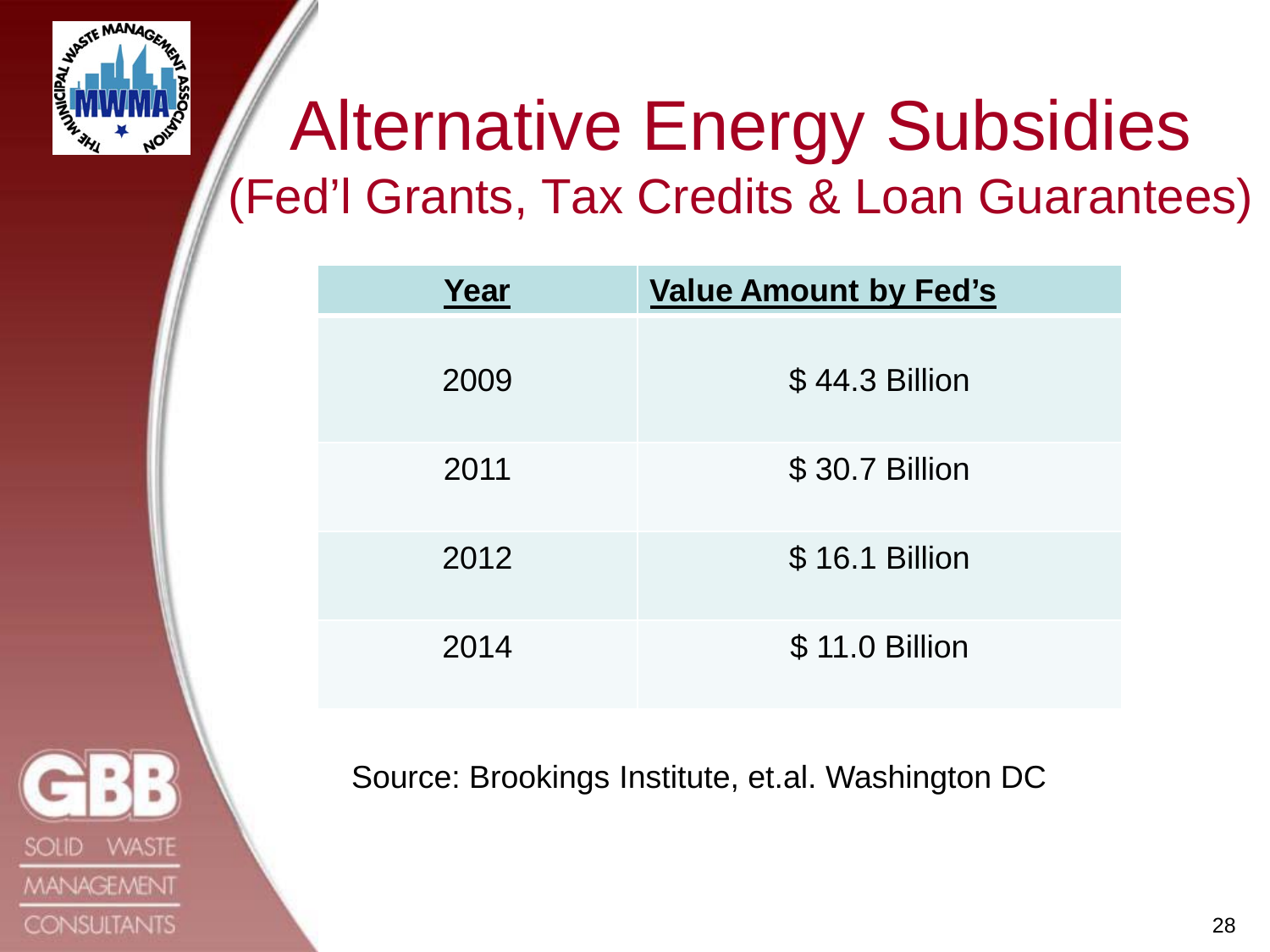

**MANAGEMENT** 

**CONSULTANTS** 

SOLID

Some U.S. Locations Currently Investigating/Advancing Waste Conversion Technologies

- Ada County, ID
- Baton Rouge, LA
- City of Allentown, PA
- City of Cleveland, OH
- City of Dallas, TX
- City of Glendale, CA
- City of Green Bay, WI
- City of Plano, TX
- City of San Antonio, TX
	- City of Taunton, MA
	- Columbia, SC
- County of Maui, HI
- Fulton, MS
- Gallatin County, KY
- Hennepin County, MN
- Lake County, IN
- Los Angeles County, CA
- New York City, NY
- Prince William County, VA
- Salinas Valley, CA
- San Bernardino County, CA
- Santa Barbara County, CA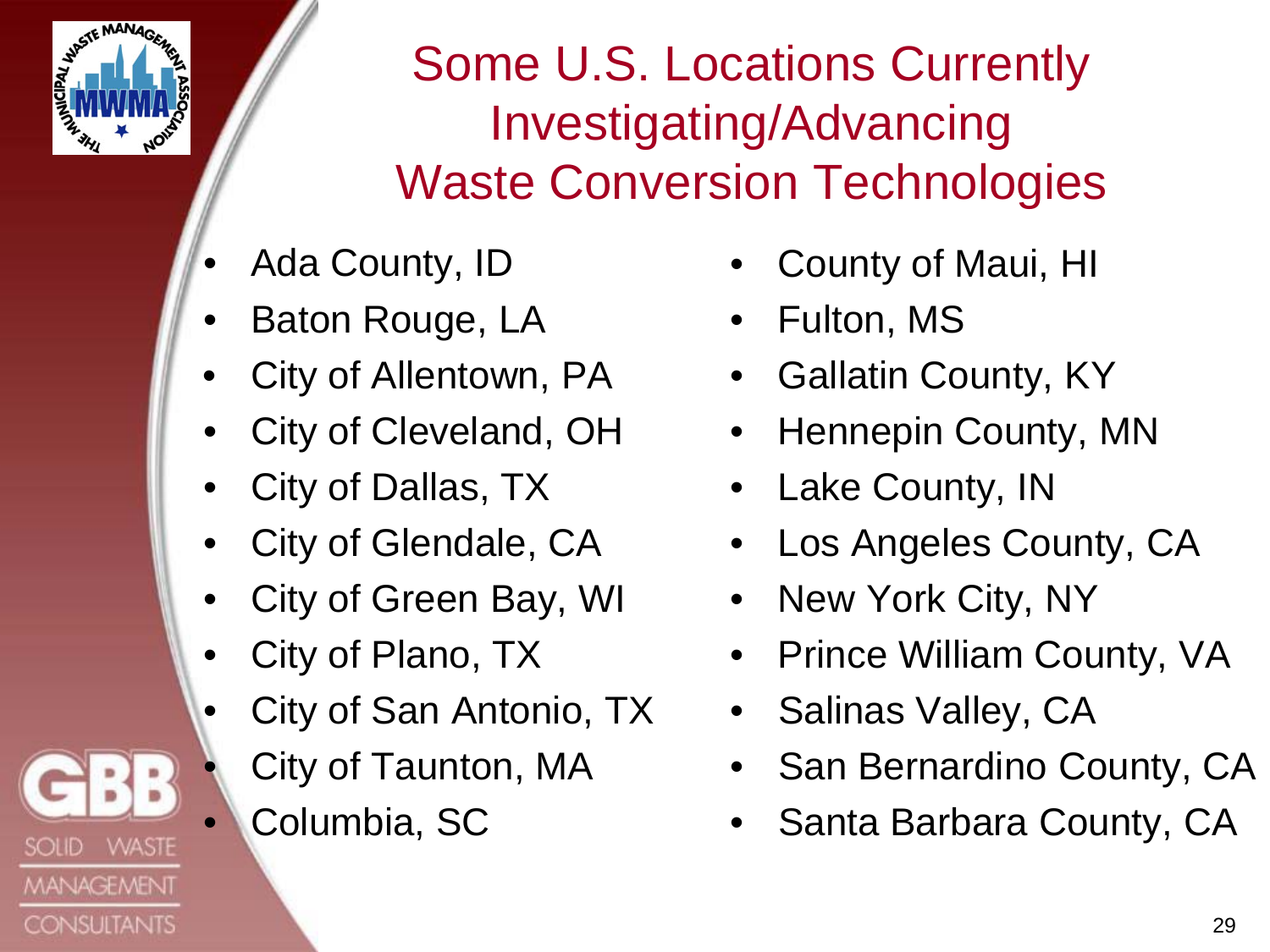

SOLID WASTE

**MANAGEMENT** 

**CONSULTANTS** 

### Summary of Technologies and Risks/Liabilities Source: Gershman, Brickner & Bratton, Inc. August 2012

| <b>Alternative</b>                                    | <b>Risks/Liability</b>                                                                                                     | <b>Risk Summary</b> |  |  |
|-------------------------------------------------------|----------------------------------------------------------------------------------------------------------------------------|---------------------|--|--|
| <b>Mass Burn/WaterWall</b>                            | Proven commercial technology<br><b>Very Low</b>                                                                            |                     |  |  |
| <b>Mass Burn/Modular</b>                              | Proven commercial technology                                                                                               | Low                 |  |  |
| <b>RDF/Dedicated Boiler</b>                           | Proven commercial technology                                                                                               | Low                 |  |  |
| <b>RDF/Fluid Bed</b>                                  | Proven technology; limited U.S.<br>Moderate to Low<br>commercial experience                                                |                     |  |  |
| <b>Anaerobic Digestion</b>                            | Proven technology; limited U.S.<br>Moderate to Low<br>commercial experience                                                |                     |  |  |
| <b>Mixed-Waste</b><br><b>Composting</b>               | Previous large failures; No large-scale<br>commercially viable plants in<br>operation; subject to scale-up<br>issues       | Moderate to high    |  |  |
| <b>Pyrolysis</b>                                      | Previous failures at scale, uncertain<br>commercial potential; no<br>operating experience with large -<br>scale operations | High                |  |  |
| <b>Gasification</b>                                   | Limited operating experience at only<br>small scale; subject to scale-up<br>High<br><b>issues</b>                          |                     |  |  |
| <b>Chemical</b><br>Decomposition/<br>Depolymerization | Technology under development; not a<br>commercial option at this time                                                      | High                |  |  |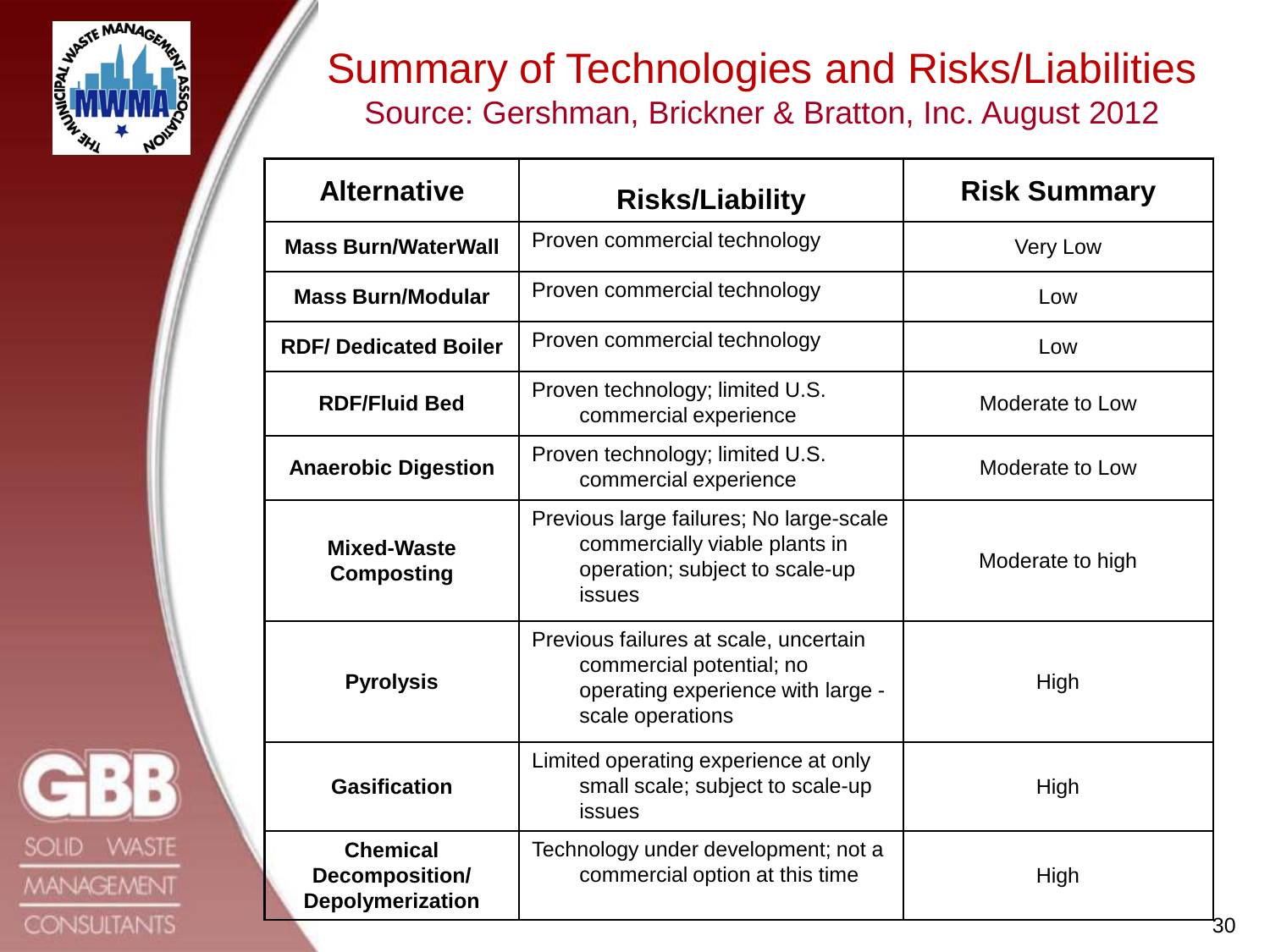

**MANAGEMENT** 

**CONSULTANTS** 

WM's Organic Growth Group (Investments in Alternative Conversion Technologies)

- Terrabon
- Renmatix
- Genomatica
- Fulcrum Bioenergy (1)
- Enerkem (1)
- Agilyx
- Agnion
- InEntec

(1) Nearest to Fuels Commercialization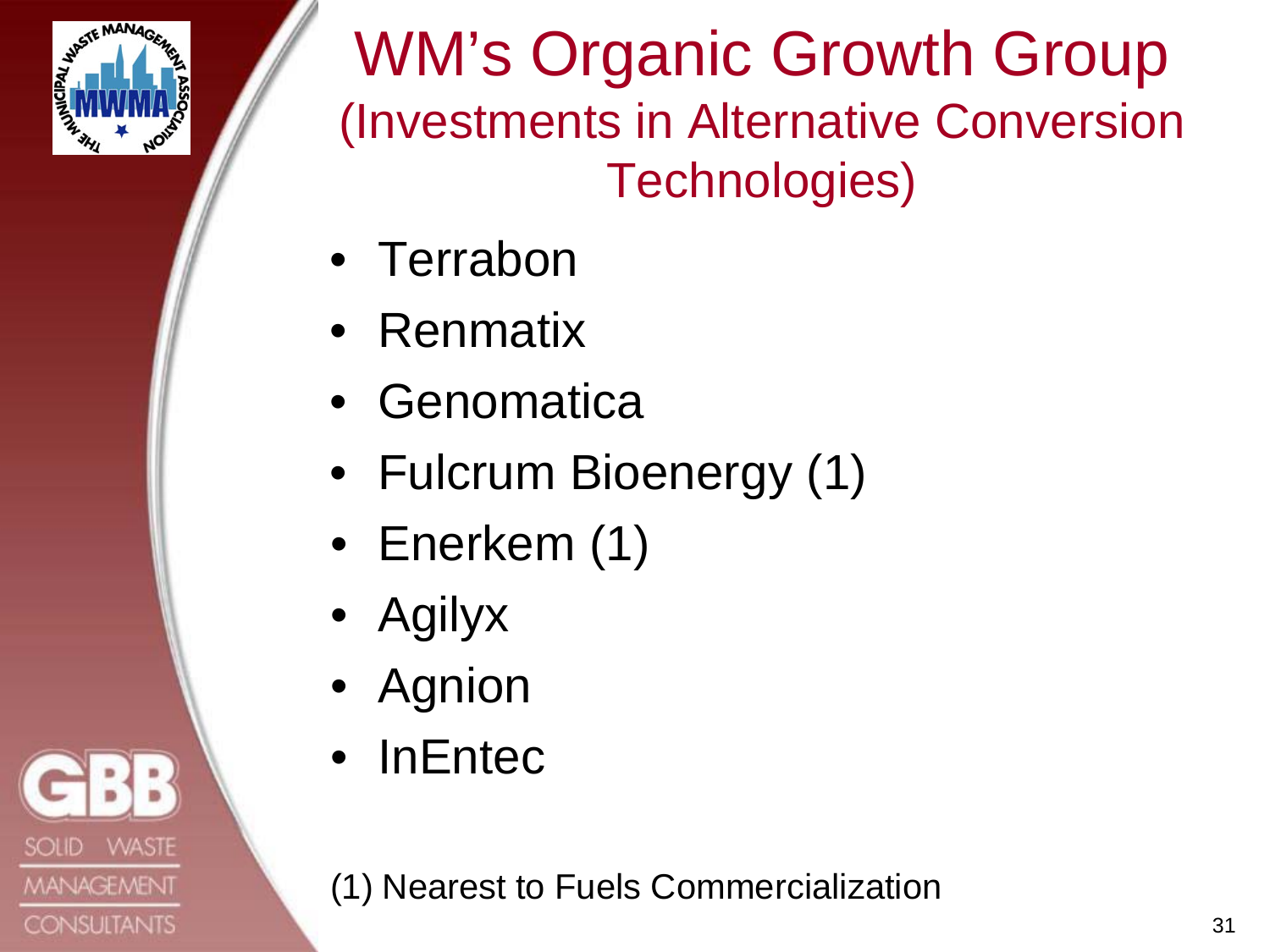

**MANAGEMENT** 

**CONSULTANTS** 

# Big News This Week!!

- Terrabon filed Chapter 7 Bankruptcy
- Was to have 2012 financing round WM expected lead...but backed out!
- Founded in 1995 but no engineering package yet for commercial scale
	- Goal 70 gallons "green gasoline" / ton MSW
	- In 2009, Terrabon believed its 200+ tpd plant could produce 5.5 million GPY of renewable gasoline for approx. \$1.75 to \$2.00 per gallon.
	- Now -1000 tpd(dry) [e.g.1400 tpd @30% H2O] Projected: \$4.00 - \$5.33 / Gallon as Capital Cost & \$0.67 / Gallon Operating Cost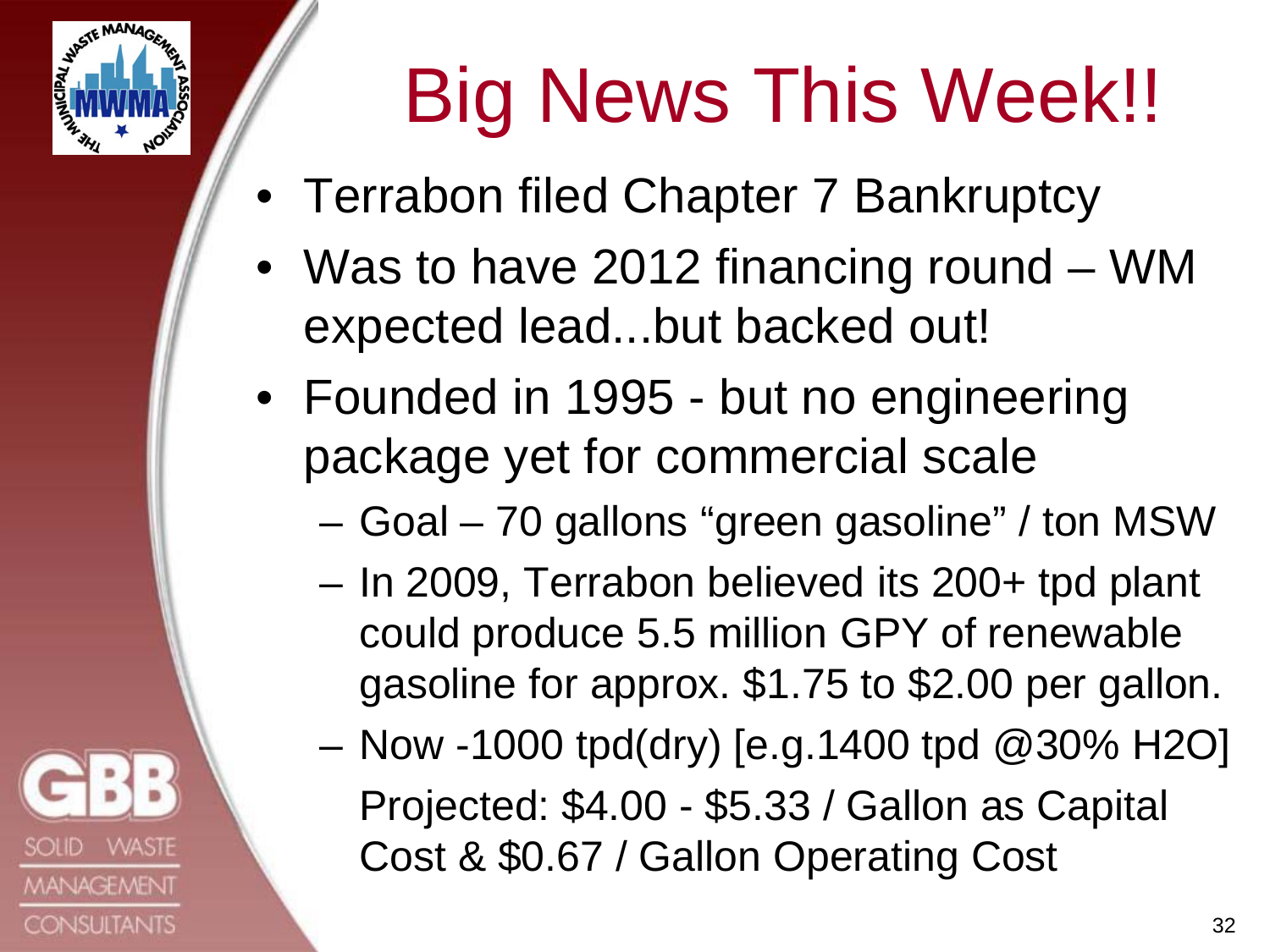

**MANAGEMENT** 

**CONSULTANTS** 

## Opinion of Trends for the Future...

- New technologies will need 3-5 years to learn if they work and their economics (time for permitting, financing, construction and initial operating)
- Potential for added economic benefits: placing value on carbon credits and power from waste as 'renewable energy'
- 'Environmentalists' and 'Zero Waste' proponents will continue to fight WTE and Waste Conversion Technologies calling them all "incineration"
- Continuation of public sector taking "Low Risk" attitude until conversion technologies and companies more proven

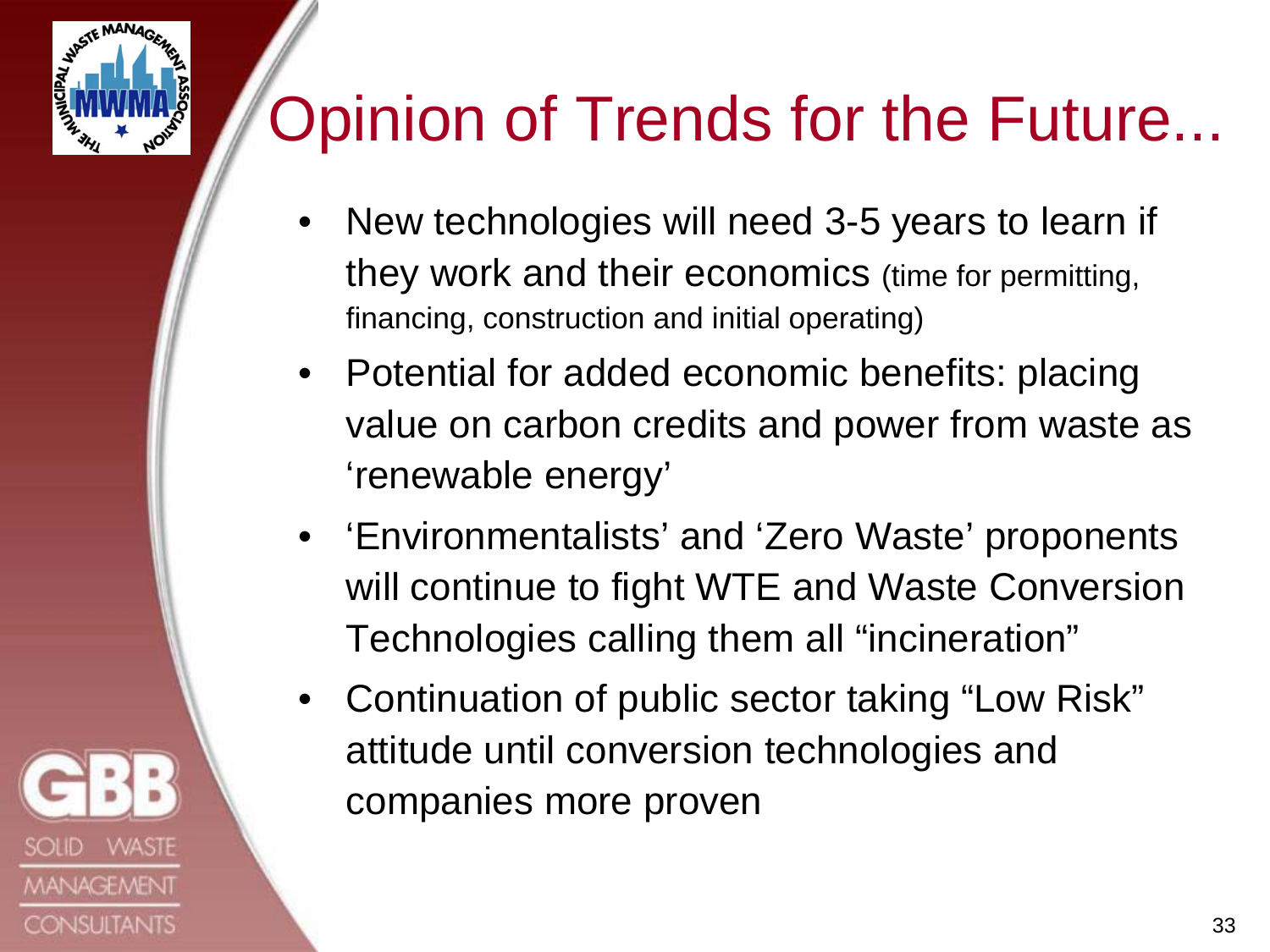

**MANAGEMENT** 

**CONSULTANTS** 

**SOLID** 

## Project Building Blocks

- **□** Limited and High Alternative Disposal Costs
- □ Waste Supply
- Energy and Materials Market(s)
- $\Box$  Site for Facility
	- $\Box$  Good logistics for waste receipt, energy market(s), and residue disposal
	- $\Box$  Can be permitted
	- $\Box$  Accepted by neighbors
- $\Box$  Landfill for ash and by-pass
- $\Box$  Contractor with resources and proven technology or willingness to take technology risk
- □ Capital
- □ Financeability
- Compatibility with High Level of Recycling
- Political Will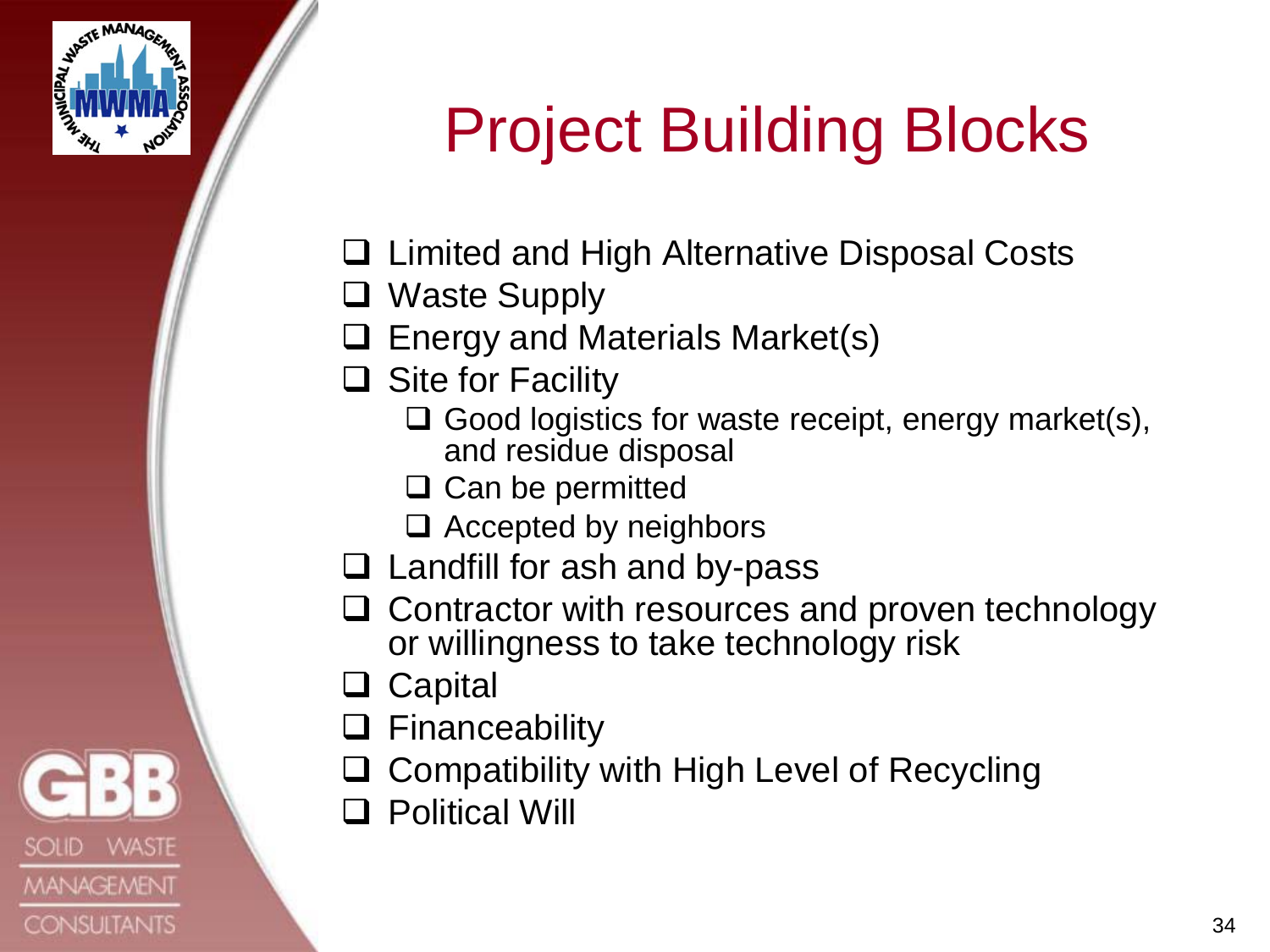

## A Realistic & Ultimate Goal:

Fully Integrated and Efficient Waste Management System with Significant Diversion (Recycling) and WTE-WCT …in a 50-50 partnership! *…for more jobs, better environment,* 

*and energy independence!*